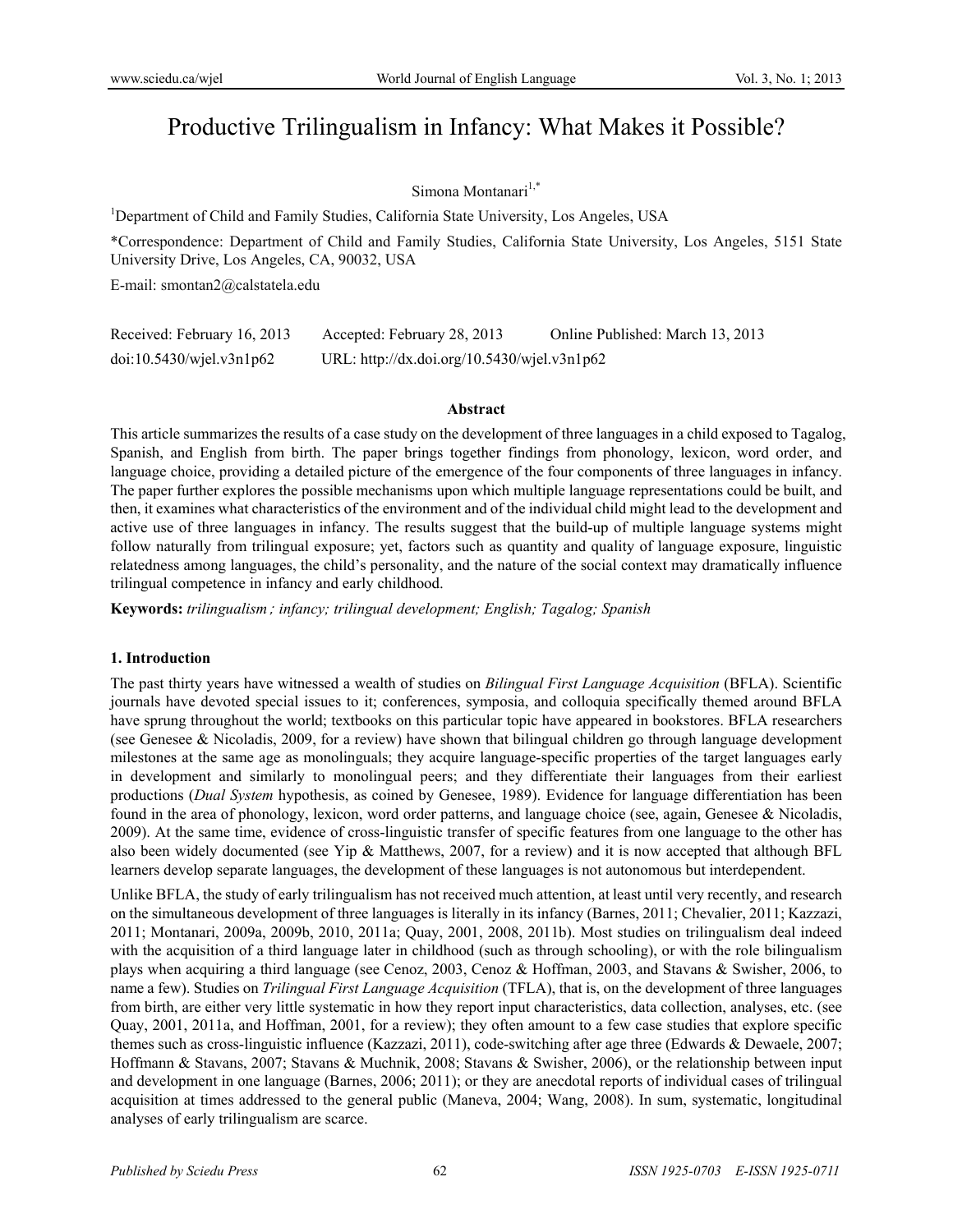One of the reasons for this dearth of studies on trilingual infants is perhaps the time-consuming nature of the methodology required for studying the development of three languages. At the same time, it has been argued that TFLA is an extension or a variant of BFLA and that results from trilingual studies should not revel anything "particularly new that we don't already know from BFLA studies" (comment from anonymous reviewer, 2009). Research in the past few years has shown that this is not the case. Quay (2011a), in an introduction to a special issue on early trilingualism, argues that TFLA is not the sum of three first languages, nor the addition of a third language to bilingualism. Rather, TFLA is a unique phenomenon with its own "traits," which should be studied in its own right, because it can help us understand not only how similar or different trilingualism is from monolingual and bilingual development, but also how language acquisition, in general, works. In this special issue, papers by Quay (2011b), Barnes (2011), Kazzazi (2011), and Montanari (2011a) clearly show that unlike bilinguals, trilingual children cannot be balanced or use their languages equally; rather, there is always a dominant language and weaker languages. The studies in this special issue also suggest that the quality of the input in each language as well as language-internal properties might tremendously affect the degree of proficiency in each language regardless of input amount or frequency. In sum, as Quay concludes (2011a), there is need to consider trilingual children "as speakers in their own right" (p. 6) and to contribute to this emerging field of inquiry that extends beyond BFLA.

This paper aims to contribute to this line of research and has two specific goals: first, it summarizes the results of a case study that systematically examined the emergence of three lexicons, separate phonological systems, different word orders, and distinct patterns of language choice in a child raised simultaneously with three languages – Tagalog, Spanish, and English (Montanari, 2009a, 2009b, 2010, 2011a). Although the results of individual analyses have been published elsewhere, this article aims to bring these findings together, providing a detailed picture of the emergence of the four components of three languages in one child. The second part of the article explores, first, the possible mechanisms upon which multiple language representations could be built, and then, it examines what characteristics of the environment and of the individual child might lead to the development and active use of three languages in infancy. Data from recent, preliminary analyses of TFLA in two sisters learning Italian, Spanish, and English in Los Angeles are also presented to complement the discussion.

The little existing research on TFLA reveals that not all children who experience trilingual exposure develop and become productive in three languages. Quay (2001, 2008), for example, who investigated two developing trilingual children's ability to modify their language use following the language preferences of the interlocutors – and hence *speak three languages,* found strikingly different results for the two children. In particular, in her first investigation (Quay, 2001), a developing Japanese-English-German trilingual boy growing up in Japan failed to show much use of the two minority languages while addressing his parents between 1;1 and 1;10, limiting himself to the use of Japanese. In a second study, however, Quay (2008) found that a two-year-old girl being raised in Chinese, Japanese, and English in Japan did use three languages with different language users, following her interlocutors' language preferences, their proficiency in each language, and their expectations as to appropriate language use. Similar findings appear in Chevalier (2011), who observed two developing trilingual children longitudinally from approximately two to three years of age. The children were growing up in Switzerland in mixed-language families where the language combinations were English, French, and Swiss German (the local language was French for one child and Swiss German for the other). Chevalier found that while one child was productive in all three languages from the start of the study, the second child understood the two minority languages but spoke predominantly the community language (Swiss German). Other case studies on specific aspects of early trilingual development also indicate either success (Barnes, 2006; Wang, 2008) or failure (Kazzazi, 2011; Stavans & Swisher, 2006) in achieving productive trilingualism. In sum, currently, it is not clear what leads some children but not others to develop and become productive in different languages early on, especially when exposure to the three languages is available and somewhat balanced. What is clear, however, is that hearing, interacting in, and choosing from three different languages increase the complexity of early language development, providing the ideal ground to investigate what characteristics of the environment and of the individual child make the learning of three languages possible.

# **2. A Case Study of Early Trilingual Development: Insights from Phonology, Lexicon, Word Order and Language Choice**

The goal of this section is to summarize the results of Montanari's (2009a), (2009b), (2010), and (2011a) studies. These studies document the emergence of three lexicons, separate phonological systems, different word orders, and distinct patterns of language choice in a developing trilingual girl (Kathryn). Kathryn was born and raised in Los Angeles, and, from birth, she was exposed to Tagalog through her mother and maternal grandparents, to Spanish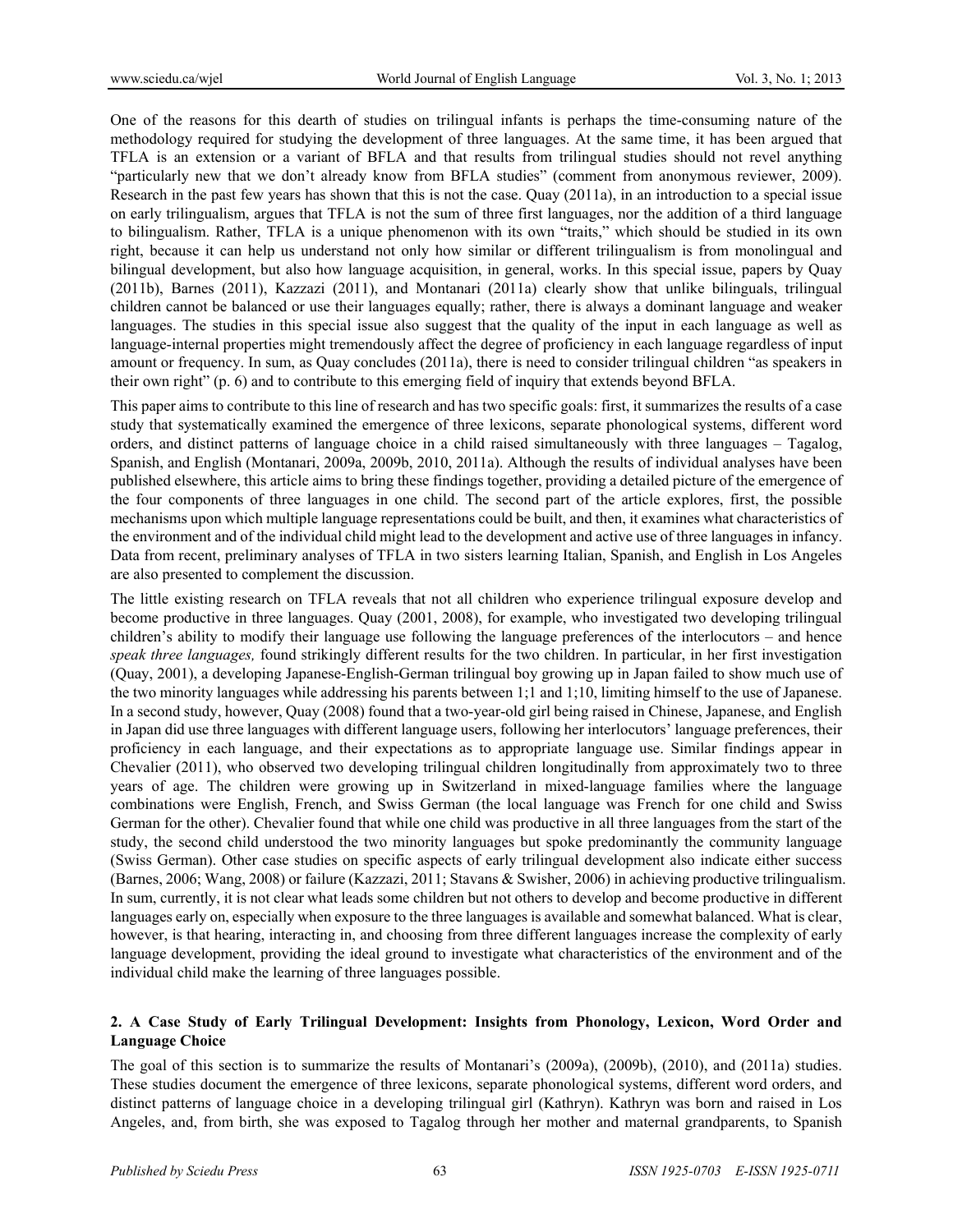through her father and paternal grandmother, and to English through her sister and, more indirectly, family conversations. Table 1 shows the child's exposure patterns during the study and her Mean Length of Utterance in words (MLUw) between 1;5.16 and 2;1.02.

| Age                 | <b>LANGUAGE EXPOSURE</b> |                                   |              |  |  |  |  |
|---------------------|--------------------------|-----------------------------------|--------------|--|--|--|--|
|                     | % Tagalog                | % Spanish                         | $%$ English  |  |  |  |  |
| From birth to $2:2$ | 48                       | 29                                | 23           |  |  |  |  |
|                     |                          | MEAN LENGTH OF UTTERANCE IN WORDS |              |  |  |  |  |
|                     | Tagalog MLUw             | English MLU <sub>w</sub>          | Spanish MLUw |  |  |  |  |
| 1;5.16              | 1.00                     | 1.00                              | 1.00         |  |  |  |  |
| 1:9.29              | 1.08                     | 1.06                              | 1.05         |  |  |  |  |
| 2:1.02              | 1.20                     | 1.17                              | 1.17         |  |  |  |  |

|  | Table 1: Kathryn's Language Exposure Patterns and MLUwords during the Study |  |  |  |
|--|-----------------------------------------------------------------------------|--|--|--|
|  |                                                                             |  |  |  |

Kathryn's linguistic development from approximately 1;4 to 2;1 was followed through (a) weekly or bi-weekly diary records and (b) 16 ninety-minute audio recordings of her spontaneous speech while she was being addressed, in a natural and uncontrolled discourse context, in Tagalog by her mother, in Spanish by her father and/or grandmother, and in English by her sister and/or the author (see Montanari, 2009a, for more information on the child's language history, data collection and transcription). These data formed the basis on which the following research questions were answered:

1) Did the child build separate lexicons from the earliest months of language production?

2) Were her productions phonetically different, indicating that she was developing separate phonological systems?

3) Did word order vary from language to language, suggesting that separate ordering patterns were being acquired?

4) Did the child modify her patterns of language use following the language of her interlocutors?

Answers to these questions provide insights not only into whether the child was building separate language systems following trilingual exposure but also into the extent to which she was productive in three languages.

# *2.1 The Emergence of Three Lexicons*

Montanari (2010) presents a chronological reconstruction of the child's trilingual lexicon between 1;4 and 2;0 and documents the appearance of *translation equivalents* (TEs) in Tagalog, English, and Spanish. The goal was to examine whether and how early Kathryn acquired such equivalents and therefore developed separate lexicons.

#### 2.1.1 Method

The child's cumulative lexicon was reconstructed by taking the first occurrence of each lexical item from the diary notes and from the recording sessions' transcriptions and placing it, in its order of appearance, in a list. This list indicated, among other information, the word's pronunciation (in IPA), its language source, Kathryn's age when it first appeared, and the language context(s) in which it was produced, as defined by the language of the adult with whom Kathryn was interacting. TEs were identified operationally "on the basis of the child's interchangeable use of one word for another to refer to the same object, event or process" (as in Deuchar & Quay, 2000, p. 53). The percentage of phonetically distinct equivalent terms was calculated over Kathryn's cumulative vocabulary at each month interval and the types of equivalents produced were examined (doublets and triplets) (see Montanari, 2010, for more information on methodology).

#### 2.1.2 Results

Table 2 shows Kathryn's acquisition of words in different languages between 1;4 and 2;0 and the percentage of words with equivalents (TEs) over her cumulative vocabulary. As can be seen, the child's first words appeared around or slightly before the beginning of this study, and by age two, Kathryn had a total productive vocabulary of 297 unique words. Of this vocabulary, 22% (68 words) were Tagalog lexical items, 28.3% (84 words) were English, 20.9% (62 words) were Spanish, and 27.9% (83 words) were *neutrals,* i.e. items common to or ambiguous among languages, e.g. *asul*/*azul,* "blue," *bye*/*bye*, or *okay*/*okay*/*okay* (Tagalog words are in *italics*, English words are in *bold italics*, and Spanish items are in *underlined italics*). Neutrals were such a large part of the child's vocabulary because over 40% of Tagalog lexical items are loanwords from Spanish (30%) and English (10%) (Rau, 1992), and thus they can qualify as "words" in multiple languages. As a matter of fact, 60% of the 83 neutral words were words common to Tagalog and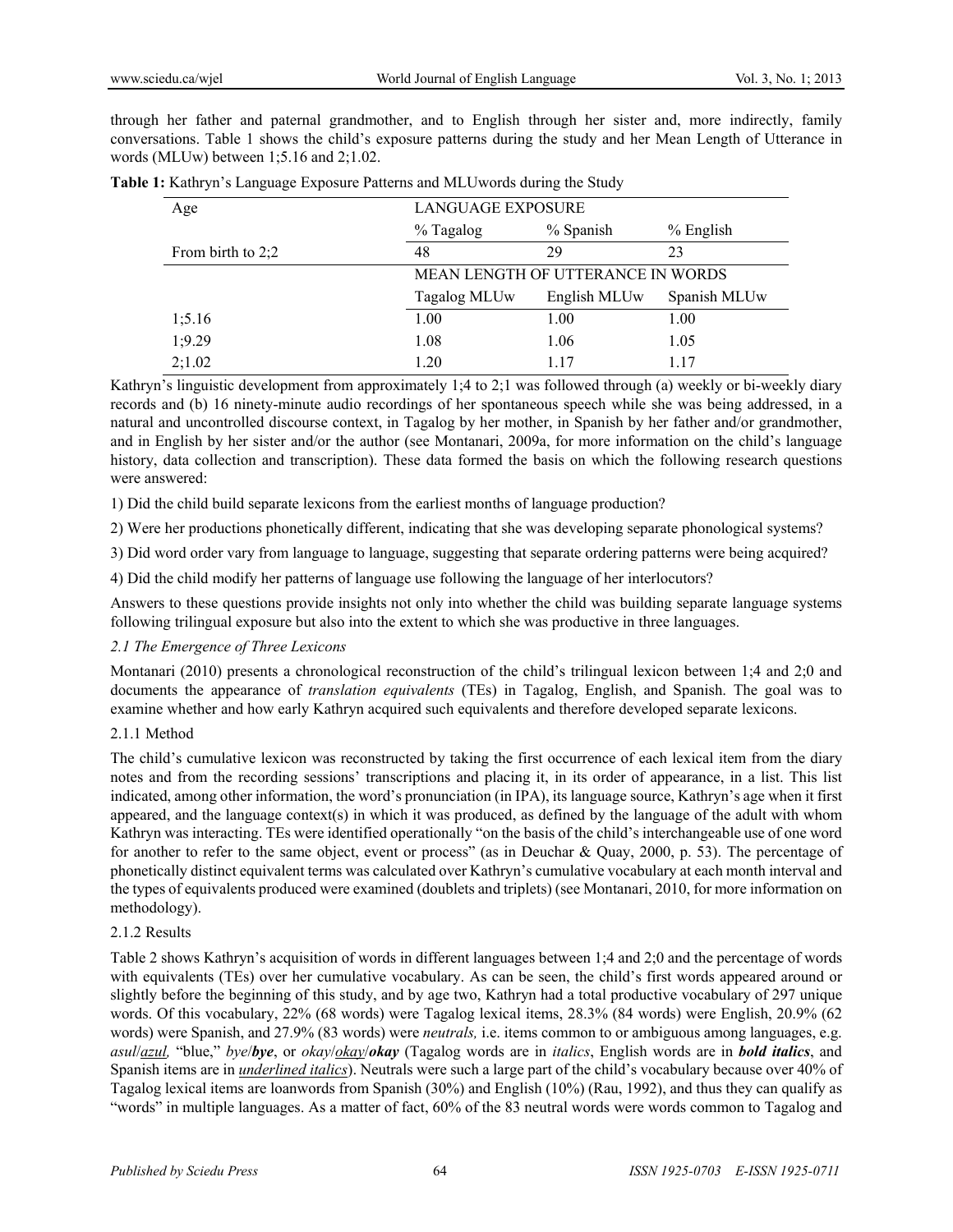Spanish, 20.5% were items common to Tagalog and English, and 18% of neutrals were words shared by all three languages (e.g. "okay").

| Table 2: Kathryn's Number of Tagalog, Spanish, English, and Neutral Words between 1;4 and 2;0 and Percentage of |  |                               |             |                   |     |                     |  |
|-----------------------------------------------------------------------------------------------------------------|--|-------------------------------|-------------|-------------------|-----|---------------------|--|
| Words with Translation Equivalents (TEs) over Cumulative Vocabulary                                             |  |                               |             |                   |     |                     |  |
| Aσe                                                                                                             |  | $\mathbf{1} \cdot \mathbf{6}$ | $1 \cdot 7$ | $\sim$ 1.8 $\sim$ | 1.9 | $1.10 \t1.11 \t2.0$ |  |

| Age                  | ' :4 | $ \cdot \zeta$ | l:6  | $\cdot$ . | l:8  | ١٠9  | l:10 | 1:11 | 2:0  |
|----------------------|------|----------------|------|-----------|------|------|------|------|------|
| Tagalog              |      |                | 14   |           | 18   | 32   | 45   | 53   | 68   |
| Spanish              |      |                | O    | 13        | 18   | 31   | 41   | 54   | 62   |
| English              |      |                | 8    | 12        | 14   | 33   | 51   | 69   | 84   |
| Neutral              |      | 15             |      | 30        | 32   | 55   | 65   | 75   | 83   |
| <b>TOTAL</b>         | 15   | 39             | 45   | 70        | 82   | 151  | 202  | 251  | 297  |
| $%$ of words with TE | 0    | 11.8           | 15.0 | 26.6      | 30.3 | 35.2 | 36.6 | 39.7 | 42.1 |

Turning to the TE analysis, only a proportion of Kathryn's words had cross-language synonyms during her first two years of life. However, despite the large number of neutrals in Kathryn's vocabulary, phonetically distinct equivalents were identified from early on and their percentage increased with the gradual increase of new words. On average, 26.4% of Kathryn's words between 1;4 and 2;0 of age had phonetically distinct cross-language synonyms, and the percentage of doublets and triplets in her first 50 words was 28. These results parallel findings from bilingual studies (Deuchar & Quay, 2000; Holowka, Brosseau-Lapré, & Petitto, 2002; Lanvers, 1999; Pearson, Fernández, & Oller, 1995), whose subjects also produced cross-language synonyms from their first words and had TEs for between one third and one fourth of their total vocabulary. If the 20-25% rate of TEs proposed by Genesee and Nicoladis (2009) is taken as evidence for lexical differentiation, these results indicate that, starting from between 1;6-1;7 of age, Kathryn was developing separate lexicons.

Table 3 shows the number and types of doublets and triplets produced by Kathryn between 1;4 and 2;0. As can be seen, phonetically distinct doublets abounded but non-neutral triplets were rare. As a matter of fact, the first such triplet did not appear until 1;7, and by age two Kathryn had only acquired ten phonetically distinct triplets.

| Table 3: Number of Neutral and Phonetically Distinct Doublets and Triplets Produced by Kathryn between 1;4 and |  |
|----------------------------------------------------------------------------------------------------------------|--|
| 2;0 (adapted from Montanari, 2010)                                                                             |  |

| Age                   | 1;4              | 1;5      | 1;6      | 1;7 | 1;8 | 1:9            | 1:10 | 1:11 | 2;0          |
|-----------------------|------------------|----------|----------|-----|-----|----------------|------|------|--------------|
| <b>DOUBLETS</b>       |                  |          |          |     |     |                |      |      |              |
| Phonetically Distinct | $\boldsymbol{0}$ | 2        | 3        | 7   | 10  | 19             | 23   | 34   | 44 (39.3%)   |
| Neutral               | 3                | 9        | 11       | 23  | 25  | 45             | 53   | 63   | 68 (60.7%)   |
| <b>TOTAL</b>          | 3                | 11       | 14       | 30  | 35  | 64             | 76   | 97   | $112(100\%)$ |
| <b>TRIPLETS</b>       |                  |          |          |     |     |                |      |      |              |
| Phonetically Distinct | $\boldsymbol{0}$ | $\theta$ | $\theta$ | 1   | 1   | $\overline{4}$ | 8    | 9    | $10(25.0\%)$ |
| Neutral - 2 words     | $\theta$         | $\theta$ | $\theta$ | 3   | 3   | 6              | 8    | 11   | 15(37.5%)    |
| Neutral - 1 word      | 4                | 6        | 6        | 7   | 7   | 10             | 12   | 12   | 15(37.5%)    |
| TOTAL                 | 4                | 6        | 6        | 11  | 11  | 20             | 28   | 32   | 40 (100%)    |

Note: Triplets are only counted as triplets and are not included in the doublet count.

Although triplets consisting of three different words were few, neutral triplets were not. As shown in the table, by the end of the study there were 15 triplets made up of a single word, and, most importantly, there were as many neutral triplets consisting of two different words (*beybi*/*guagua/baby* or *lapis*/*lápiz*/*pen*). Since Spanish and English loanwords make up over 40% of Tagalog lexical items (Rau, 1992), it is likely that the degree of cognation among Kathryn's languages contributed to the low percentage of phonetically distinct triplets. Also, Kathryn was consistently more exposed to Tagalog than Spanish and English, and Tagalog also appeared to be her dominant language. Thus it is natural that her equivalents often involved an item from her stronger language and an item from one of her weaker languages.

Despite restricted Spanish and English input, the number of triplets increased significantly between 1;8 and 1;9 and it continued to grow in the following months. This means that the large proportion of doublets did not prevent triplets from growing; rather, doublets paved the way for the child's acquisition of three equivalent terms. While the average time interval between the appearance of a word and its first equivalent during the entire period of study was indeed 66 days, it took only 30 days, on average, for the child to acquire a second equivalent, hence to form a triplet. This finding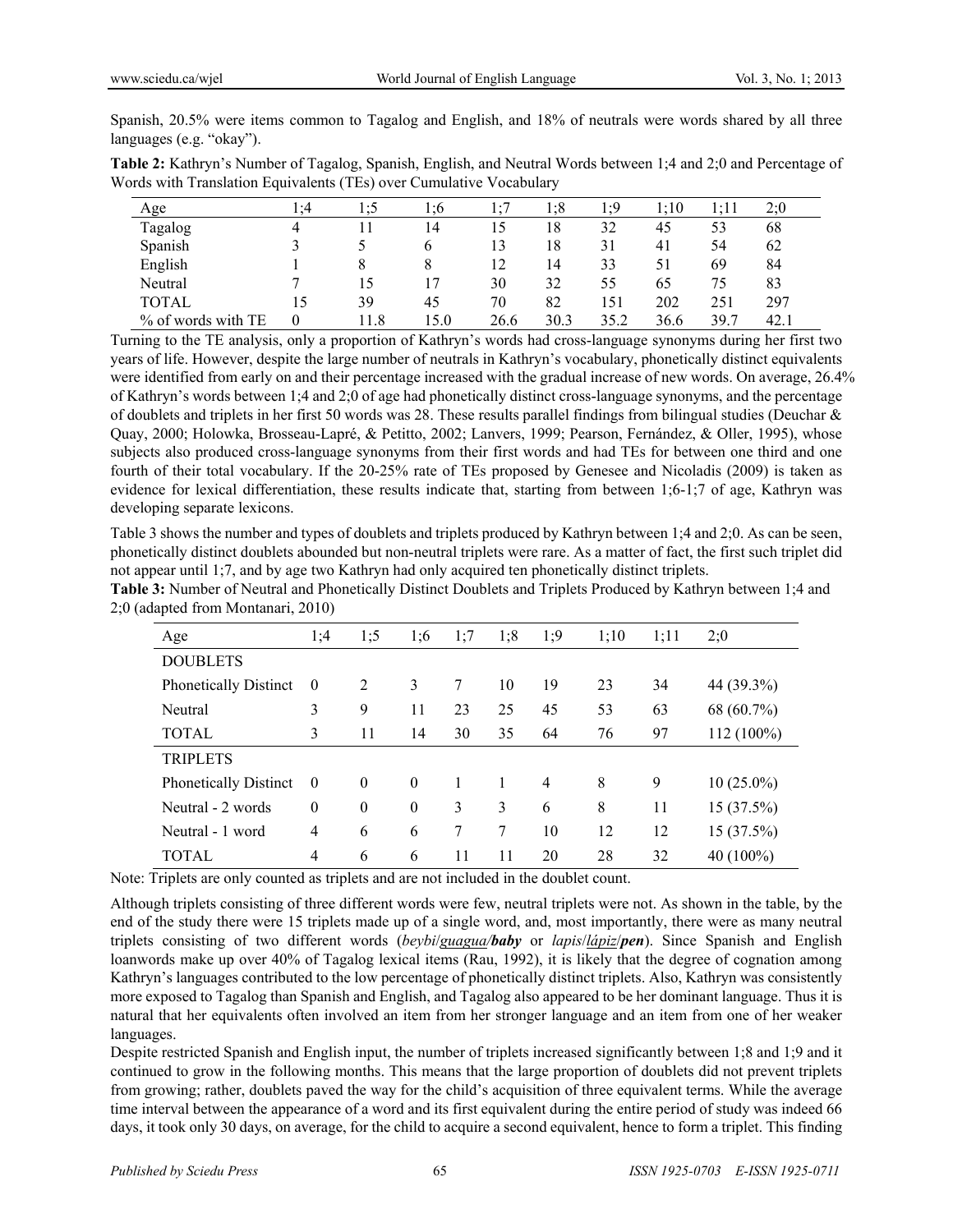supports Lanvers' (1999) *bilingual lexical bootstrapping hypothesis,* i.e. the idea that equivalent learning is facilitated by the child's previous experience with a concept. In this case, the process of triplet formation was aided by the child's familiarity not only with a concept but also with the experience of learning equivalents. It is thus possible that in trilingual development the initial differentiation of the lexicon as evidenced by doublets facilitates the emergence of three lexical systems, similarly to the way bilinguals use their knowledge of two languages to learn a third language (Cenoz, 2003).

Take together, these findings provide robust evidence that despite the degree of cognation among her languages and reduced input in Spanish and English, Kathryn had sufficient lexical resources to interact and function appropriately in three languages. Besides the 40 concepts that she could express in all languages by age two, she had indeed labels for 112 additional concepts in at least two of her languages (44 phonetically distinct doublets and 68 Tagalog/Spanish or Tagalog/English neutrals), not to count all those words that she knew in only one language. Clearly, Kathryn was learning and using words in all three languages, demonstrating productive trilingualism from very early on, if not from the very first months of language production.

# *2.2 The Development of Separate Phonological Systems*

The previous section has shown that Kathryn was building separate lexicons from a young age. However, separate lexicons do not necessarily imply the existence of differentiated phonological systems. In fact, a variety of studies have found that early lack of differentiation, delay, transfer, and un-uniform development are all possible paths in the course of bilingual phonological acquisition (Johnson & Wilson, 2002; Kehoe, Lleó, & Rakow, 2004; Keshavarz & Ingram, 2002). Montanari (2011a) sets out to examine whether Kathryn's Tagalog, Spanish and English productions were differentiated on phonetic grounds as evidenced by varying accuracy levels in word-initial consonants and different phonetic inventories in each language.

The analyses are based on Articulatory Phonology (Browman & Goldstein, 1992), an approach that treats phonology and phonetics as elements of a single system by positing that the units of control at the abstract level are the same as those at the physical level. The basic units of phonological contrast in this framework are *gestures,* that is, abstract characterizations of an articulator movement, or of a coordinated set of articulatory movements, that unfolds over time to form and release a certain degree of constriction at a specific location in the vocal tract. Constrictions can involve different *organs* or oral articulators (lips, tongue tip, tongue body and larynx); they can be formed at distinct *locations* (i.e. places of articulation); they can have different constriction *degrees* (i.e. manners of articulation); and they can be accompanied or not by *glottal opening* (for voiceless vs. voiced sounds). Contrasts involving different organs are predicted to emerge earlier than those involving different locations or degrees since between-organ contrasts are close to universal, while the emergence of within-organ contrasts require attunement to the language environment. Segments in this approach are defined as emergent phonological structures that consist of recurrent, spatio-temporally coordinated gestural routines.

#### 2.2.1 Method

Four ninety-minute sessions, each separated by a one-week interval between Kathryn's age of 1;9.23 and 1;10.12, were used for the present analysis. All Tagalog-, Spanish-, and English-only words produced by the child during these sessions were transcribed narrowly in IPA and her accuracy levels in employing/reproducing the specific gestural properties of word-initial consonants (e.g. constricting organ, location, and degree) were compared across languages. The child's phonetic inventories in each language were also compared to each other to assess whether they displayed language-specific phonological structures (i.e. phones) and, therefore, differentiated phonological systems were being developed (see Montanari, 2011a, for more information on methodology).

# 2.2.2 Results

Figure 1 shows the percentage of organ, location, and degree matches above chance level in all three languages(Note 1).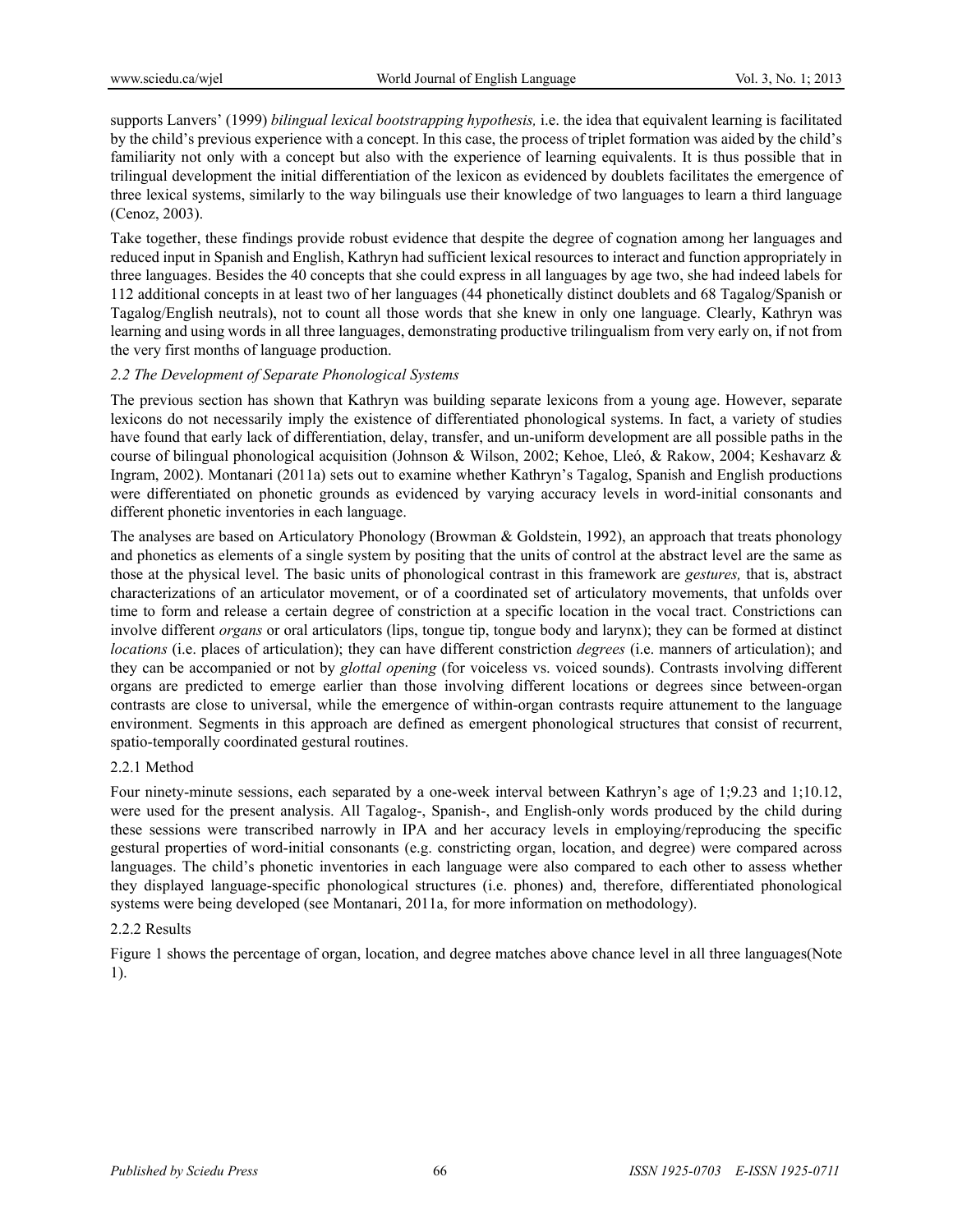|                                                          | /U              |  |                |  |                 |  |                                            |  |  |
|----------------------------------------------------------|-----------------|--|----------------|--|-----------------|--|--------------------------------------------|--|--|
|                                                          | 60              |  |                |  |                 |  |                                            |  |  |
| % of matches above chance level                          | 50              |  |                |  |                 |  |                                            |  |  |
|                                                          | 40              |  |                |  |                 |  |                                            |  |  |
|                                                          | 30              |  |                |  |                 |  |                                            |  |  |
|                                                          | 20              |  |                |  |                 |  |                                            |  |  |
|                                                          | 10              |  |                |  |                 |  |                                            |  |  |
|                                                          | n               |  | organ          |  | location        |  | degree                                     |  |  |
|                                                          |                 |  | $\Box$ Tagalog |  | <b>OEnglish</b> |  | Spanish                                    |  |  |
| ORGAN                                                    |                 |  |                |  |                 |  | Performance * Language (Tagalog & Spanish) |  |  |
|                                                          | <b>LOCATION</b> |  |                |  |                 |  | $\chi^2$ (1, N=72) = 5.938, p <.015        |  |  |
|                                                          |                 |  |                |  |                 |  | $\chi^2$ (1, N=65) = 5.278, p <.028        |  |  |
| <b>DEGREE</b>                                            |                 |  |                |  |                 |  | $\chi^2$ (1, N=66) = 4.414, p < 036        |  |  |
|                                                          |                 |  |                |  |                 |  | Performance * Language (English & Spanish) |  |  |
| ORGAN                                                    |                 |  |                |  |                 |  | $\chi^2$ (1, N = 97) = 4.830, p < 0.028    |  |  |
| <b>LOCATION</b><br>$\chi^2$ (1, N = 79) = 7.204, p <.007 |                 |  |                |  |                 |  |                                            |  |  |
| Performance * Language (Tagalog & English)               |                 |  |                |  |                 |  |                                            |  |  |
| <b>DEGREE</b>                                            |                 |  |                |  |                 |  | $\chi^2$ (1, N=106) = 13.544, p <.001      |  |  |

Figure 1. Percentage of organ, location, and degree matches above chance level in Kathryn's Tagalog, English and Spanish word-initial consonants and results of chi-square tests between performance with different gestural properties and language (only significant associations are reported).

## **Figure 1:** Percentage or organ, location, and degree matches above chance level in Kathryn's Tagalog, English and Spanish word-initial consonants and results of chi-square tests between performance with different gestural properties and language (only significant associations are reported)

The results of chi-square tests between performance and language reported in Figure 1 indicate that the child's productions significantly differed from language to language as to how well they reproduced some of the investigated gestural properties at the beginning of words. Tagalog and English words were different from Spanish ones in that they reproduced more faithfully the organ and location of adult word-initial segments; Spanish and English lexical items, on the other hand, were different from Tagalog ones because they replicated degree contrasts in word-initial position with more precision than Tagalog items. Therefore, in line with Articulatory Phonology predictions, between-organ contrasts had emerged in Tagalog, the language that Kathryn heard most at age 1;10, while they were still being developed in Spanish, the language in which she had the most limited number of language-specific word types (41 words at age 1;10, see Table 2). The majority of early organ and location errors in Spanish were indeed due to incorrect gestural phasing and to consonant harmony, developmental processes that have been reported in the literature as characteristic of the earliest stages of phonological development. These errors were rare in Tagalog and English suggesting that Kathryn was not, in these languages, at the same early stage of phonological development in which she was in Spanish. Spanish and English lexical items, however, displayed more precise degree contrasts in word-initial position than Tagalog items. Errors in Tagalog tended to affect the least frequent segments, that is, the only two fricatives that are found in native Tagalog words, /s/ and /h/, which were often realized as the post-alveolar affricate and the glottal stop respectively. Errors of constriction degree were limited in those languages that displayed a larger variety of fricatives, i.e. English and Spanish.

Additional evidence that Kathryn's Tagalog, Spanish and English productions were differentiated on phonetic grounds comes from an analysis of the types of phonological structures (i.e. phones) she produced in each language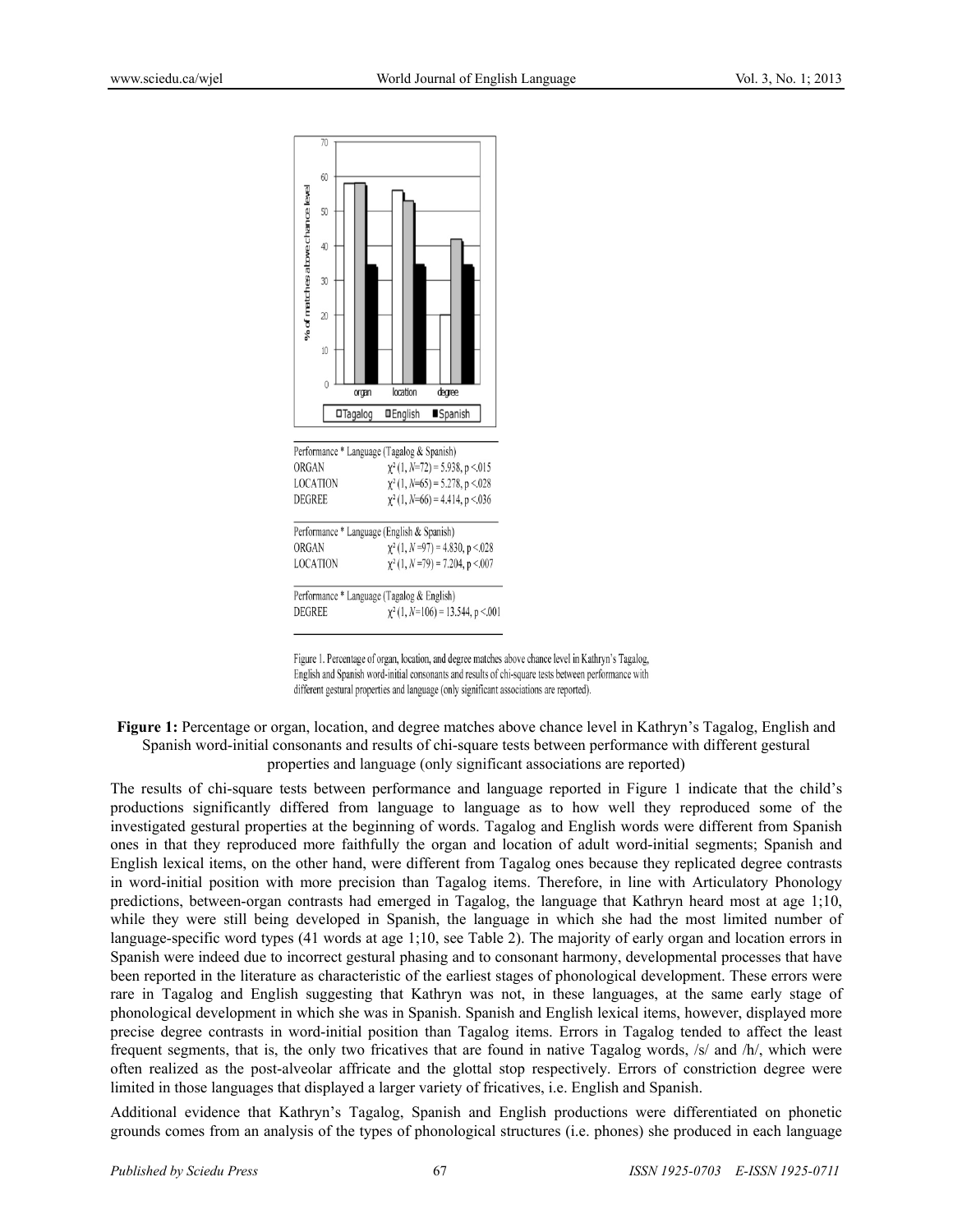(Table 4). A sound was considered part of Kathryn's inventory if it was executed with all the relevant gestures in at least 50% of the tokens for at least two different word types (similarly to Keshavarz & Ingram, 2002).

| TAGALOG        | p, b, t, d, g, $\frac{2}{1}$ , m, n, n, s, h, tf, w, j, l                                     |
|----------------|-----------------------------------------------------------------------------------------------|
| <b>SPANISH</b> | p, b, t, d, k, g, m, n, <u>n, <math>\beta</math>, f, s, tf, w, j, l</u>                       |
| <b>ENGLISH</b> | p, b, t, d, k, g, m, n, f, $\underline{v}$ , $\theta$ , $\delta$ , s, z, h, f, tf, w, u, j, l |

Note: Underlined sounds were produced only in mid-word or final position.

As can be seen, Kathryn's Tagalog inventory displayed almost all Tagalog consonants; some sounds, including the Tagalog-specific glottal stop, although not found word-initially, were accurately executed in mid-word and in final position. The flap and the labiodental voiceless fricative ([f]) were not in the targets, so it could not be ascertained whether Kathryn could produce them or not. [k] was clearly the phone that was difficult for Kathryn, at least in Tagalog, since, the child never executed it in this language with all the relevant gestures. Kathryn's Spanish productions also displayed a quite advanced repertoire of Spanish consonants. Only the flap and the velar voiceless fricative [x] were in the targets but were never accurately reproduced, in line with the common finding that these sounds appear quite late even in monolinguals (Fabiano-Smith & Goldstein, 2010a). The bilabial voiced fricative [β], a sound unique to Spanish, appeared exclusively in Spanish but not in Tagalog and English productions. Finally, in English, Kathryn could master a variety of English structures including various language-specific phones ([θ, ð, ɹ]).

Taken together, these findings suggest that Kathryn's emerging phonological systems were differentiated from the earliest stages of production. Her ability to match the various gestural properties of word-initial segments and the types of errors she produced varied across languages, indicating that she was at distinct stages of phonological development in each language. The complexity of her phonetic inventories also suggests that the child was developing phonological systems that were not only differentiated but also fairly advanced for her age.

#### *2.3 The Emergence of Differentiated Ordering Patterns*

The previous sections have shown that Kathryn was learning and producing words in Tagalog, Spanish, and English and that these words were phonetically differentiated according to their language. This section focuses on whether Kathryn could differentiate her productions at the multi-word level. Research with bilinguals has shown that the word orders produced by bilingual children with an MLU of 1.75 and above consistently reflect the different ordering patterns and properties specific to each input language (see Meisel, 2001, for a review). Yet, it is being debated whether early combinations, at a period when syntactic marking has yet to appear, reflect the patterns found in the input languages or rather some universal semantic, pragmatic, or syntactic principles. Montanari (2009b) examines word order in Kathryn's earliest multi-word combinations (when her MLUw was less than 1.5) to assess whether ordering patterns significantly varied from language to language, demonstrating that the child was in the process of developing separate syntactic systems.

#### 2.3.1 Method

The data for the analyses come from the multi-word combinations produced by Kathryn between 1;7 and 2;1. Only those utterances that were productive (i.e. the words of which also appeared independently) and that were accompanied by explicit information as to their meaning were included. The types of combinations produced by the child (declaratives, imperatives, *wh-*questions, greetings, and modified noun phrases) were examined and their percentages in each language were calculated. Since Tagalog differs considerably from English and Spanish in its basic word order (Tagalog is predicate-initial; English and Spanish tend to be predicate-final), and since Spanish and English vary as to the extent to which they adhere to the predicate-final or SVO order (English is strictly SVO; Spanish has both orders depending on the information load that constituents carry in the discourse), the order of arguments with respect to predicates within declarative sentences was also examined and compared across languages. The frequencies of argument + predicate and of predicate + argument structures in the declarative utterances produced by the adults interacting with the child were also calculated and compared to the frequencies found in the child data (see Montanari, 2009b, for more information on methodology).

#### 2.3.2 Results

The types of constructions produced by Kathryn in Tagalog, Spanish and English and their percentages are shown in Table 5.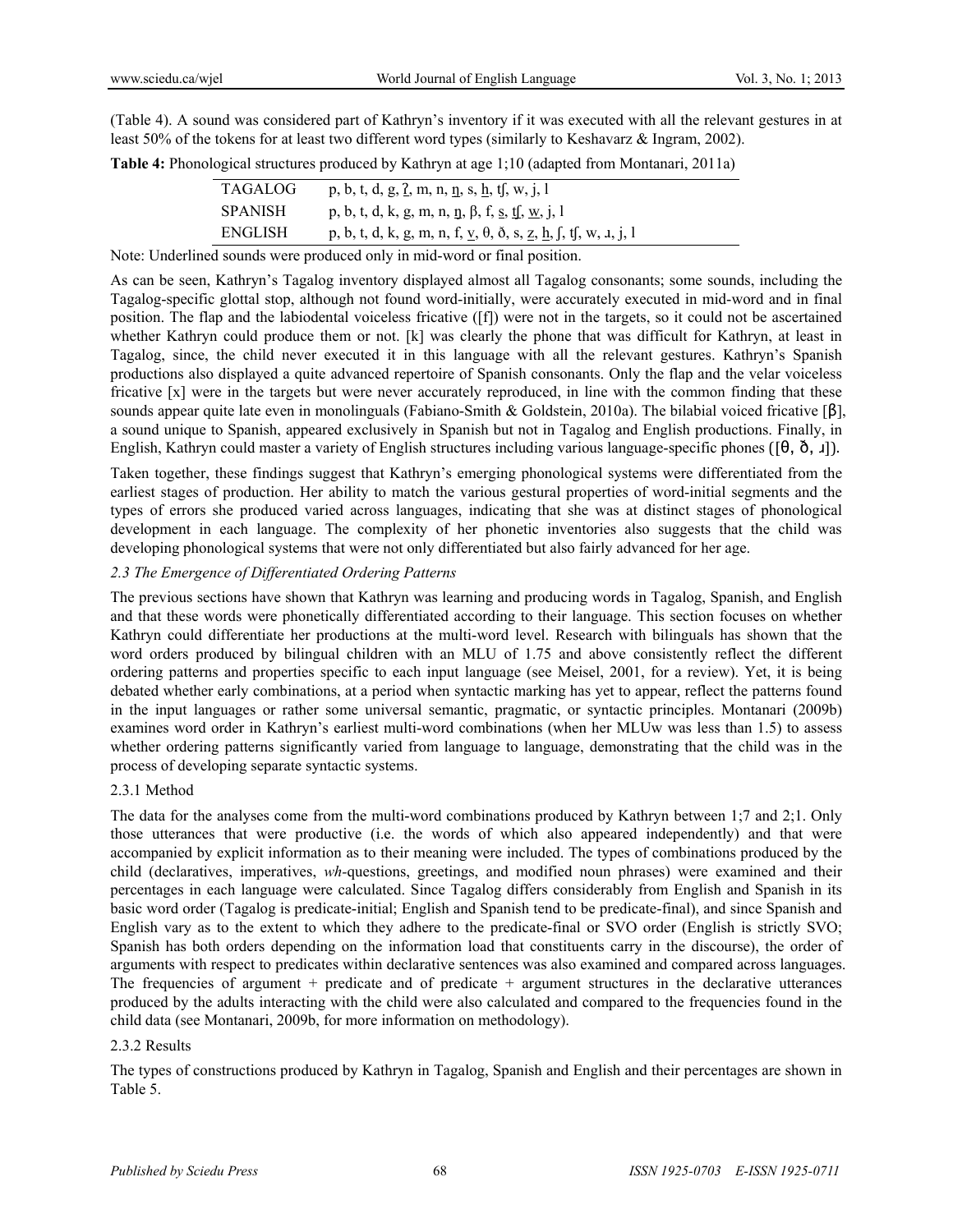| Age              | Tagalog   | Spanish    | English    |  |  |
|------------------|-----------|------------|------------|--|--|
| % Declaratives   | 46.5(40)  | 62.8(81)   | 38.6 (73)  |  |  |
| % Modified NP    | 27.9(24)  | 27.1(35)   | 5.8(11)    |  |  |
| % Greetings      | 10.5(9)   | 3.1(4)     | 8.5(16)    |  |  |
| % Imperatives    | 9.3(8)    | 3.9(5)     | 4.8(9)     |  |  |
| $% Wh-Questions$ | 5.8(5)    | 3.1(4)     | 42.3(80)   |  |  |
| <b>TOTAL</b>     | 100.0(86) | 100.0(129) | 100.0(189) |  |  |

**Table 5:** Percentage of Combination Types (declaratives, modified NPs, greetings, imperatives and *wh*-questions) Produced by Kathryn in Tagalog, Spanish and English between 1;7 and 2;1 (number of tokens in parentheses)

 $\chi^2$  (8, *N*=404) = 110.941, p <.001

The results of a chi-square test between combination types and language indicate significant cross-language differences  $(\chi^2$  [8, *N*=404] = 110.941, p <.001): *wh*-questions were almost absent from Tagalog and Spanish utterances whereas they were frequent in English. On the other hand, modified noun phrases abounded in Tagalog and Spanish but they were less common in English. Declaratives formed over 60% of the combinations produced in Spanish while being considerably less frequent in Tagalog and even more so in English. These findings seem to provide evidence that the child was learning different constructions at different times in her three languages. Structures that were or were being acquired in one language were not mastered in or were minimally transferred to other languages, suggesting that the development of different sentence types proceeds "along separate, non-intersecting lines for each language" (De Houwer, 1990, p. 338).

When the distribution of argument + predicate or predicate + argument sequences in each language were calculated, interesting target-dependent preferences were also found. Figure 2 reports the order of predicates with respect to arguments in both Kathryn's and the adults' declaratives.





**Figure 2:** Argument + Predicate and Predicate + Argument constructions produced by Kathryn and the adult interlocutors in Tagalog, Spanish and English (adapted from Montanari, 2009b)

Although the numbers are small, the results show an overall preference for predicate + argument structures in Tagalog for both the child and her mother but they indicate the opposite trend for English combinations. On the other hand, there is more variation in Spanish multiword utterances which alternate between argument + predicate sequences and predicate + argument constructions in both Kathryn and the adults' speech. These results mirror the surface structures of basic sentences in Kathryn's input languages; thus, despite some instances of variation, the child appeared quite good at reproducing the basic word orders of each of her languages. A chi-square test applied to the argument + predicate and predicate + argument sequences produced by the child in each language indicates that there was a significant association between word order and language  $(\chi^2 \,[2, N=150] = 22.306, p \le 0.001)$ . These results confirm that Kathryn was displaying different ordering patterns depending on the language in which she was interacting and following input-dependent preferences.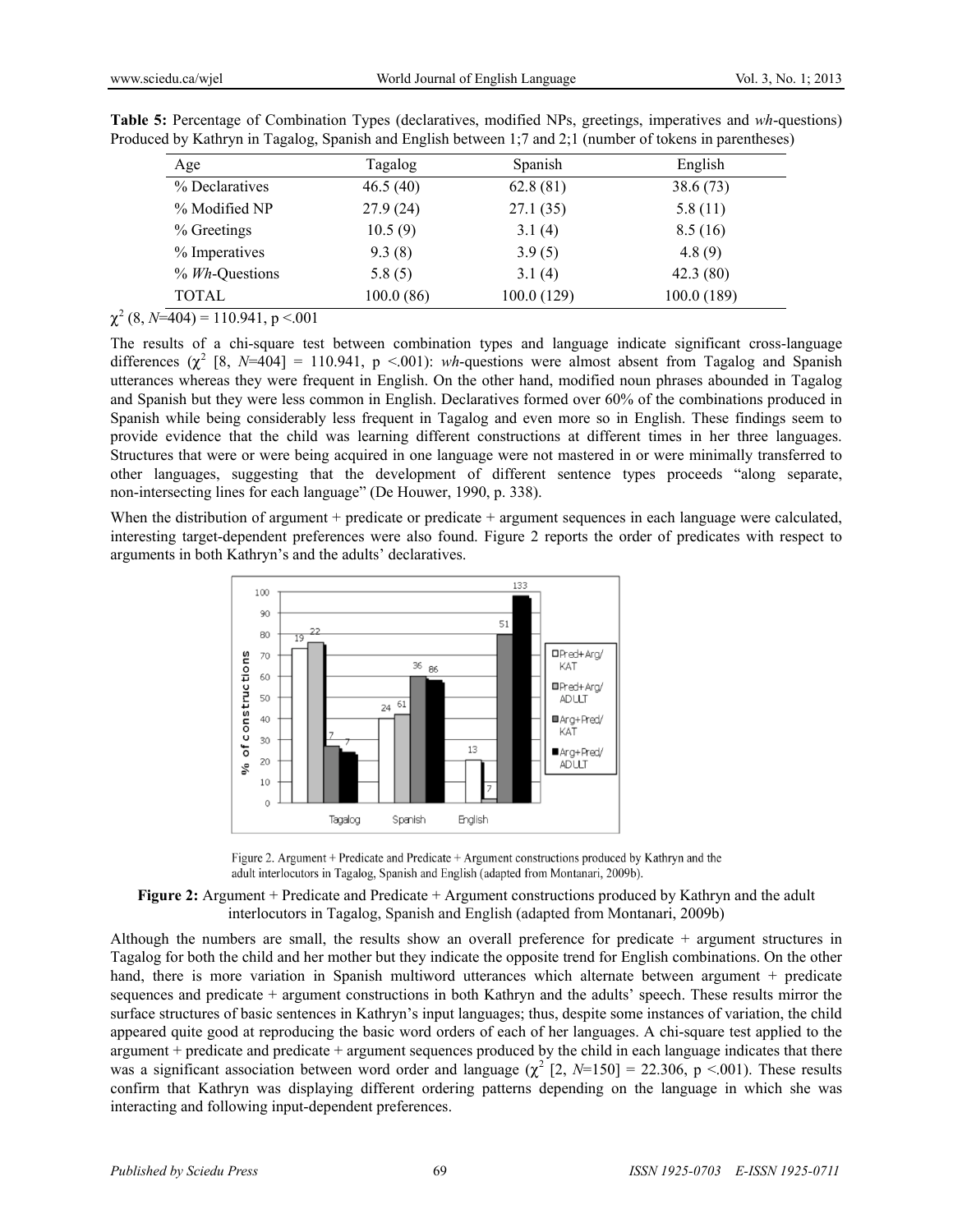In sum, the analysis reported in this section indicates that Kathryn could learn and use separate ordering patterns not only before the appearance of clear morphological/syntactic markings but also in the context of three languages. Although it is unknown whether the child had developed some sort of language-specific combinatorial knowledge or rather she was just imitating the ordering patterns heard in adult speech, different word orders are testimony that the child was gradually building different syntactic systems and using three differentiated languages.

# *2.4 Language Choice with Different Language Users*

After examining Kathryn's ability to differentiate her languages on the lexical, phonological, and syntactic level (linguistic competence), this section now turns to the child's communicative competence. Reporting the main findings of Montanari (2009a), this section focuses on Kathryn's ability to modify her patterns of language use following the language of her interlocutors. Recall that this was the topic of Quay's (2001; 2008) and Chevalier's (2011) studies, which revealed that trilingual-to-be children differ in the extent to which they can make active use of the minority languages when interacting with speakers of those languages. This section specifically examines Kathryn's patterns of language choice with Tagalog, Spanish, and English speakers at age 1;10 to assess: (1) whether evidence for pragmatic differentiation could be found even before age two and within a *mixed* language context, where the child was being simultaneously confronted by distinct language users; (2) whether lack of proficiency was responsible for her choice of one language over another; (3) whether the child's language choice was affected by the interlocutors' language preferences and their responses to language mixing.

#### 2.4.1 Method

Four ninety-minute sessions, each separated by a one-week interval between Kathryn's age of 1;9.23 and 1;10.12, were used for the present analysis. In these sessions, the child was simultaneously interacting, in a natural and uncontrolled discourse context, with her Tagalog-speaking mother, her Spanish-speaking father and grandmother, and the English-speaking author. In order to examine whether the child showed sensitivity to the interlocutor's language, the frequencies of Tagalog, English, Spanish and mixed utterances produced by the child in each language context were calculated. Then, the child's instances of language mixing, which mainly consisted of one-word utterances in a language other than the addressee's, were analyzed in terms of her reconstructed trilingual lexicon to assess whether lexical gaps were responsible for the choice of one language over another. The final step was to assess whether there was a relationship between the child's language choice and the interlocutors' patterns of language use. For this part of the study, the distribution of the language(s) that the adult interlocutors used when addressing the child was calculated. The adults' communicative strategies, that is their responses to Kathryn's language mixing, were further examined qualitatively in terms of Lanza's (1997) parental discourse strategies towards child language mixing to see whether the interlocutors tended to negotiate a monolingual, a bilingual, or a trilingual context.

#### 2.4.2 Results

Table 6 shows Kathryn's patterns of language choice in different language contexts. As can be seen, the child clearly differentiated her languages pragmatically: she used more Tagalog with her Tagalog-speaking mother, she increased her use of English with the English-speaking interlocutor, and resorted to more Spanish in the Spanish context. The results of a chi-square test applied to the Tagalog, English, Spanish, and mixed utterances addressed by the child to each interlocutor further indicate that the association between the child's patterns of language choice and the language of the interlocutors was significant  $(\chi^2 \left[6, N=217\right] = 68.005, p < .001)$ . At the same, despite modifying her patterns of language use to match the language of her addressees, the child was still far from adult-like discourse separation. For instance, only 36.4% of her utterances were in Spanish in the Spanish context, and approximately 40 and 30% of utterances in the English and Tagalog context respectively were in languages other than the interlocutor's.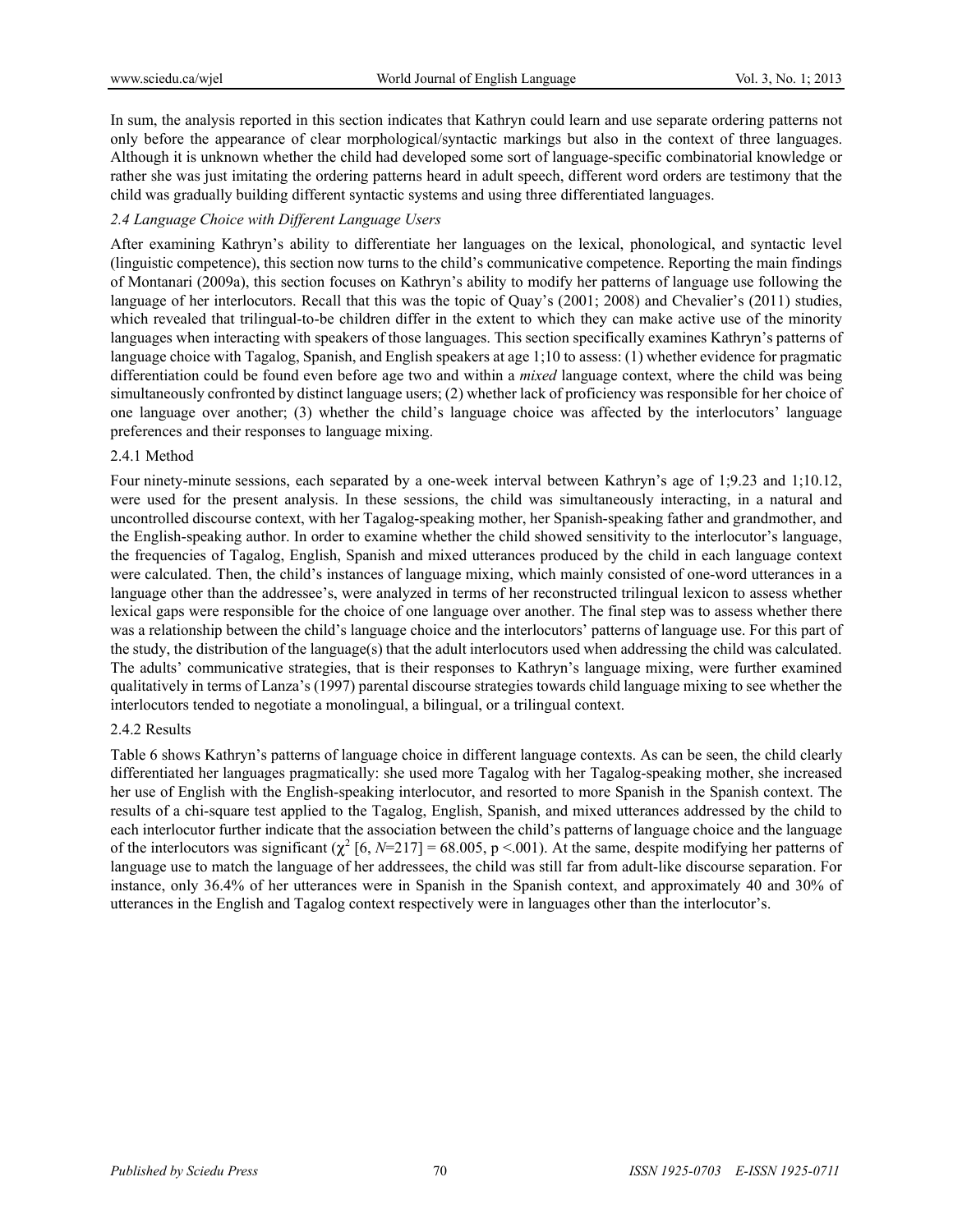|                         | To Tagalog-speaking | To Spanish-speaking    | To English-speaking |
|-------------------------|---------------------|------------------------|---------------------|
|                         | mother              | father and grandmother | author              |
| %Tagalog                | 72.8(59)            | 22.7(15)               | 30.0(21)            |
| %Spanish<br>$%$ English | 14.8(12)            | 36.4(24)               | 8.6(6)              |
| %Mixed                  | 9.9(8)              | 39.4(26)               | 60.0(42)            |
|                         | 2.5(2)              | 1.5(1)                 | 1.4(1)              |
| <b>TOTAL</b>            | 100.0(81)           | 100.0(66)              | 100.0(70)           |

**Table 6:** Kathryn's Percentage of Tagalog, Spanish, English, and Mixed Utterances Addressed to Her Tagalog-speaking Mother, Her Spanish-speaking Father and Grandmother, and the English-speaking Author at Age 1;10 (number of tokens in parentheses)

 $\chi^2$  (6, *N*=217) = 68.005, p <.001

Table 7 shows the percentage of code-mixed words (tokens) with and without translation equivalents (TE) produced by Kathryn in the Tagalog, Spanish, and English context. As can be seen, over 80% of code-mixed tokens in the Tagalog and in the English context lacked a TE, indicating that mixes were due to vocabulary gaps. In the Spanish context, however, only 60% of code-mixed items did not have a Spanish TE, suggesting that there were variables other than proficiency affecting the amount and direction of language mixing.

**Table 7:** Percentage of Code-mixed Tokens with and without Translation Equivalents Produced by Kathryn in the Tagalog, Spanish and English Context at Age 1;10 (tokens in parentheses)

|                       | To Tagalog-speaking | To Spanish-speaking    | To English-speaking |
|-----------------------|---------------------|------------------------|---------------------|
|                       | mother              | father and grandmother | author              |
| $\%$ words without TE | 81.8 (18)           | 59.6 (25)              | 82.4 (23)           |
| $\%$ words with TE    | 18.2(4)             | 40.4 (17)              | 18.1(5)             |
| TOTAL                 | 100.0(22)           | 100.0(42)              | 100.0(28)           |

A detailed analysis of the interactions between the child and the adults indicates that their reactions to language mixing and the child's awareness of their multilingualism affected Kathryn's patterns of language choice. While the English-speaking author and the Tagalog-speaking mother had indeed a tendency to provide negative sanctioning to the child's mixing, that is, correct her as to the appropriate language choice, the Spanish-speaking interlocutors repeatedly showed comprehension and appreciation of her English utterances, involuntarily suggesting to her that her mixes were not only being understood but they were appropriate. In this way, despite not mixing languages, Kathryn's father and grandmother involuntarily socialized the child into mixing languages, especially those languages that they themselves spoke and understood. In addition, unlike the Tagalog and English-speaking adults, Kathryn's father and grandmother – the only speakers she could hear Spanish from – switched to English not only to address other family members, including their own spouses, but also to interact with each other, providing a crucial message as to appropriate language use in the Spanish context.

In conclusion, the results of this study indicate that Kathryn used different languages with distinct language users from very early on in development. However, switches to inappropriate languages were common due to vocabulary gaps, the interlocutors' acceptance of mixing, and the possibilities determined by the existence of multiple lexical resources and multiple language users.

#### **3. What Makes Productive Trilingualism in Infancy Possible?**

#### *3.1 Building Multiple Language Representations in Infant Trilingualism*

The previous section has provided an in-depth analysis of the emergence of the four components of three languages in infant trilingualism. This analysis has revealed that the development and active use of three languages in infancy is possible. Evidence from Kathryn's lexical, phonological, syntactic, and pragmatic development has revealed indeed that, from the first months of language production, the child was in the process of building multiple lexicons, separate phonological systems, different word ordering patterns, and distinct sets of pragmatic rules for the use of each of her three languages.

Current hypotheses are especially promising as far as revealing the possible mechanisms upon which the capacities for initial language discrimination and eventual trilingual development could be built. Research on infant speech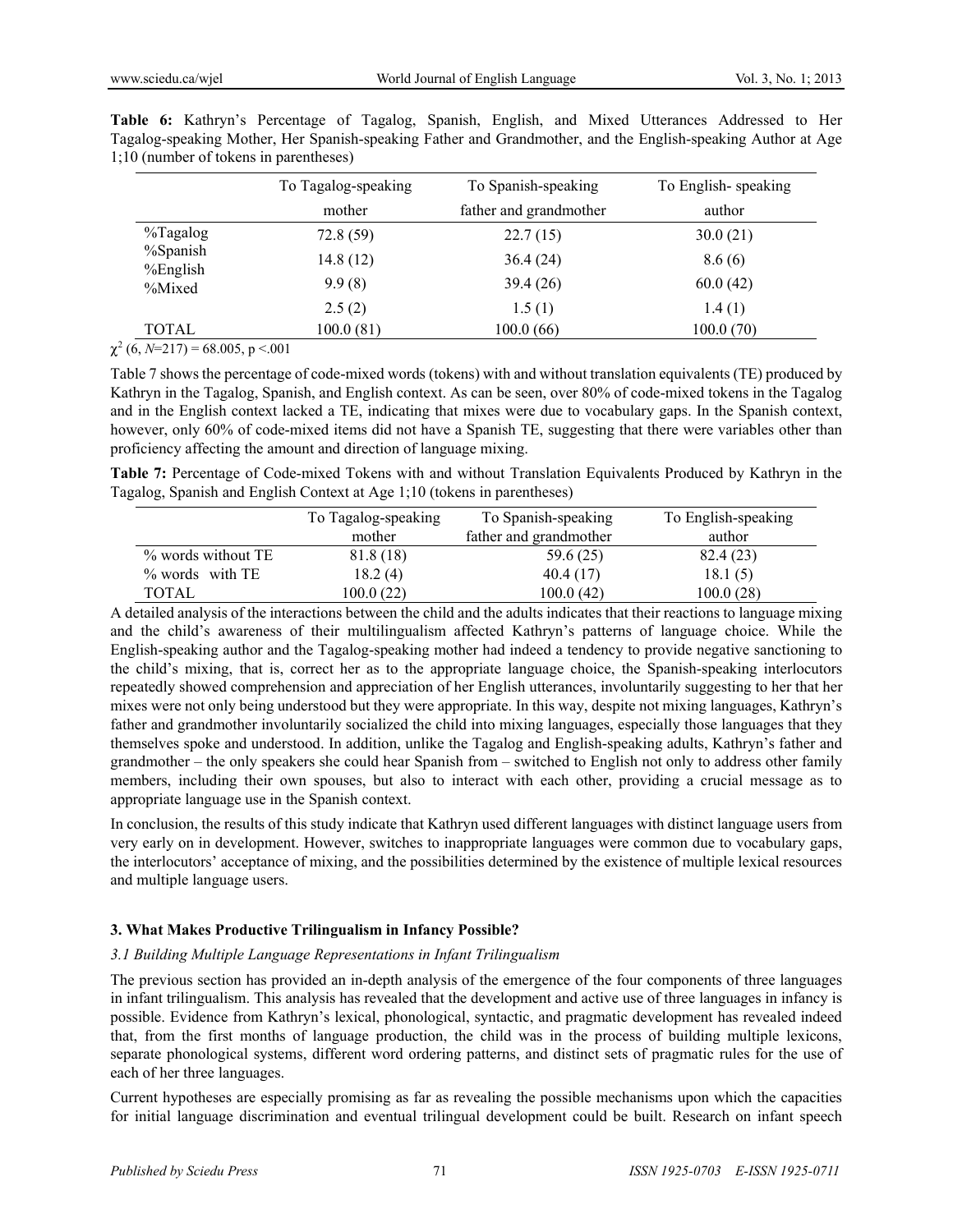perception has shown indeed that infants come to the world well equipped with the perceptual and memory capacities that are necessary for multilingual acquisition – the ability to capture differences as well as distributional regularities present in the input, be it single or multiple, and the capacity to remember such information. In particular, newborns can discriminate almost all the vowel and consonant contrasts used in the world's languages (Jusczyk, 1985), and are able to differentiate utterances from two languages if these belong to different rhythmic classes (Mehler et al., 1988). Two- to four-month-olds learn to distinguish languages belonging to the same rhythmic class (Bosch & Sebastián-Gallés, 1997). Later on, in the second half of their first year, infants show changes in phonetic discrimination following exposure to the native language(s) (Werker & Tees, 1984). In the case of monolingual exposure, children demonstrate realignment to the phonetic boundaries of one language; in bilingual situations, language-specific perceptual abilities develop in two languages, at least for highly frequent phones (Burns, Yoshida, Hill, & Werker, 2007; Sundara, Polka, & Molnar, 2008). When it comes to learning regularities in the input, preverbal 12-month-old bilingual infants, as opposed to monolinguals, show no problem learning multiple speech structures at the same time (Kovacs & Mehler, 2009b). This suggests that infants exposed to two or more languages from birth are innately prepared to phonetically process and learn regularities from multiple native languages and multilingualism does not delay nor compromise the development of linguistic representation.

It is possible, then, these powerful perceptual abilities serve as the basis upon which multilingual-to-be children build separate representations for each language. By the end of their first year, for instance, preverbal children have already acquired a great deal about the sounds, sound patterns, word structures, and word order regularities of their input languages, and this knowledge could lay the foundations for the development of separate lexical, phonological, and morphosyntactic systems. At the same time, by interacting with monolingual speakers of different languages, young multilinguals would also learn to modify their language use on-line following relevant characteristics of the situation, in particular, the language preference(s) of their interlocutor, thereby developing multilingual communicative competence. That some elements of multilingual competence are already present before the onset of meaningful speech is not unlikely: Maneva and Genesee (2002), focusing on an analysis of utterance and syllable structure, temporal organization, and vowel and consonant inventories in a child's babbling in different language contexts, found evidence of language-specific patterning and, thus, some differentiation even before the appearance of the first words. More recent research indicates that differentiated babbling might even emerge with as little as five hours of language exposure. Ward, Sundara, Conboy, and Kuhl (2009) found indeed that 9- and 10-month-old infants from monolingual English-speaking homes produced systematically longer utterances and more multi-syllabic productions in a Spanish session after being exposed to five hours of Spanish during a six-week period. While differentiated babbling in these circumstances might not be evidence of multiple language representations, this research makes clear that infants are particularly sensitive to the linguistic details present in their surrounding. In the case of systematic exposure to three languages, then, the development of three language systems might follow naturally from infants' powerful perceptual and distributional learning abilities.

This hypothesis raises questions about whether exposure to three rather than two sets of input might compromise or facilitate the development of separate language systems. On the one hand, the possibility exists that a relatively large amount of input is necessary to learn each language, and thus that productive trilingualism takes longer to develop than bilingualism. Although this case study provides no evidence of such a delay, Quay (2001) and Chevalier's (2011) studies show that not all children who are systematically exposed to three languages become productive trilinguals. On the other hand, it has also been argued that increased input diversity might aid the child in the process of initially discriminating – and eventually building – separate language systems. As put by Bosch and Sebastián-Gallés (2001), simultaneous exposure to more than one language might even lead to an "enhanced language discrimination capacity," because, in multilingual environments, infants "have increasing opportunities to detect […] in their somewhat complex input […] certain incongruent cues or heterogeneous sound patterns" (p. 79). The discovery of such cues might refine infants' discrimination abilities, making language differentiation "precociously available." At the same time, consistent experience with three languages before the onset of speech – and the need to successfully monitor and keep separate the linguistic representations of three languages – might also lead to increased metalinguistic awareness, and, overall, to a domain-general enhancement of the cognitive control system, allowing children to efficiently acquire each language. Kovacs and Mehler (2009a) have recently shown this to be the case in bilinguals. In three eye-tracking studies, 7-month-old infants exposed to two languages from birth displayed improved cognitive control abilities compared to matched monolinguals, as measured by their ability to suppress a previously learned response and produce a new behavior following new task requirements. It is not ruled out that even more benefits are experienced by trilinguals. As put by Hoffman (2001):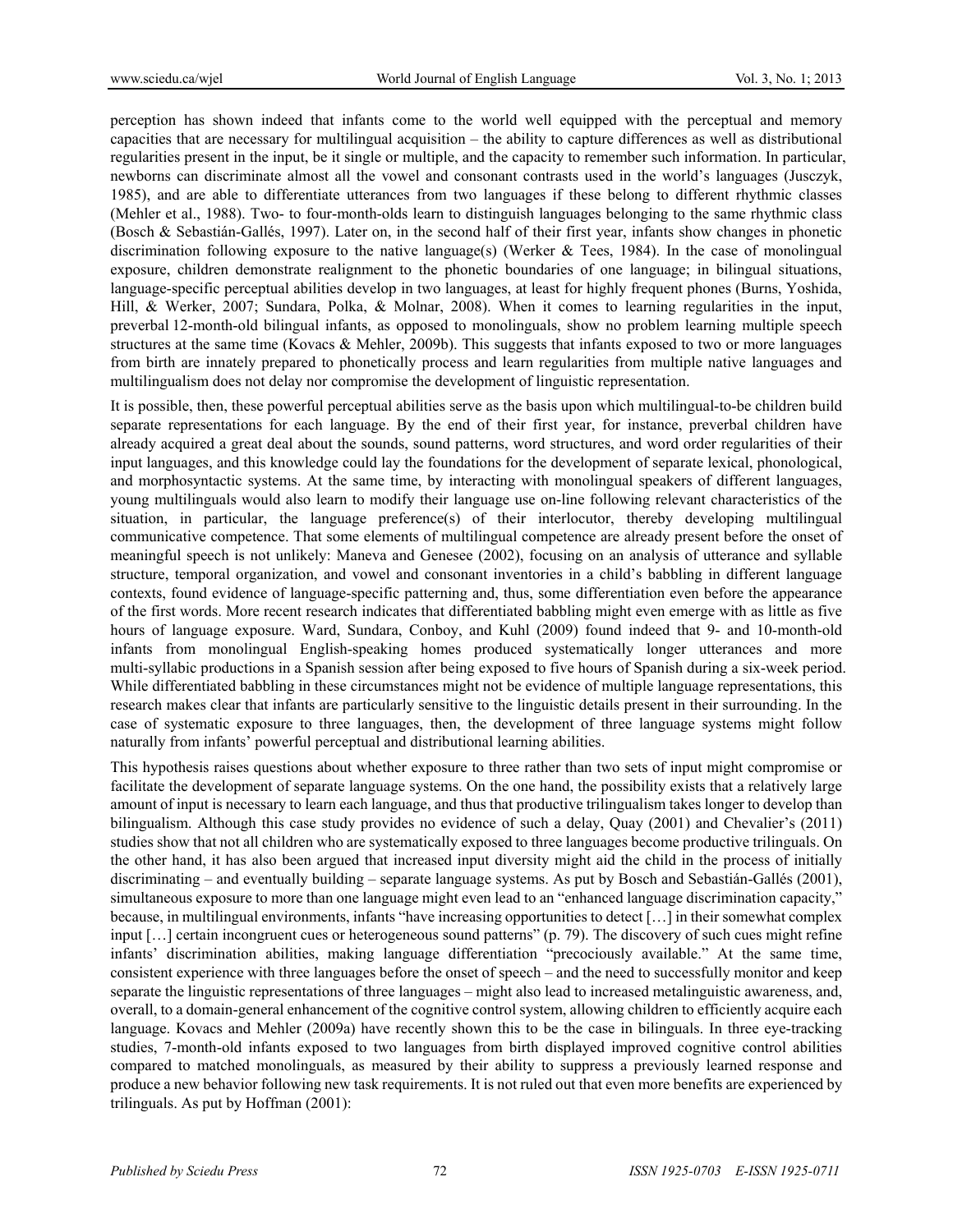With regard to trilinguals the experience of three different languages also results in further enhanced awareness of the analysis and control components of processing to enable the speaker to make the right choices and respond in linguistically and communicatively adequate ways. In bilinguals, the choices available are three: language A or language B or both simultaneously. Trilinguals' choices are, potentially, considerably more numerous. (p. 14)

The evidence presented in this case study is not sufficient to support the claim that trilingual exposure results in enhanced executive functions and earlier metalinguistic awareness than bilingual exposure. However, the fact that signs of lexical, phonological, word order, and pragmatic differentiation were all present before age two – and before it was found in some bilingual studies – suggests that this issue deserves more attention in future studies. Of particular interest is also the question of what upper limit of language exposure might truly result in multilingual learning. In other words, how many languages can a young infant simultaneously hear from birth without this ultimately disrupting the typical time course of language acquisition and language representation? All these are exciting topics for future exploration.

#### *3.2 The Importance of Psychological and Social Factors in Infant Trilingualism*

A related issue is the role played by linguistic, psychological, and social factors in the process of trilingual learning. The few studies on early trilingualism make clear that children might adopt dramatically different strategies to deal with their multilingual resources: some children might show signs of trilingual competence from quite early in development, while others might fail to develop and use three languages. The issue at stake then is what allows children to become productive in three languages in their first years of life? Is it sufficient exposure to each language? Is it linguistic relatedness among languages? Is it psychological or personality-related factors? Is it a social context that strongly supports trilingualism?

Although this case study has focused on only one child (and hence its results cannot be generalized to all trilingually-exposed children), it has shown that all these factors might be important. First, Kathryn's exposure to each language was never below approximately 25%, a percentage that has been considered sufficient to establish productive bilingualism (Pearson, Fernández, Lewedeg, & Oller, 1997). This means that she heard enough of each language to learn sounds, words, and ordering patterns in Tagalog, Spanish, and English. Recent, preliminary analyses of TFLA in two sisters learning Italian, Spanish and English in Los Angeles also support the hypothesis that productive trilingualism might be dependent upon that 25% of minimal exposure to each language (Montanari, 2011b). Similarly to Kathryn, these sisters heard enough English (23.8%), Spanish (33.3%) and Italian (42.8%) (from birth to age four) to be able to learn words and produce sentences in each of these languages. Given that input is considerably more divided in trilingual situations than in bilingual ones, it is very likely that many children raised with three languages do not indeed hear enough of a second or third language to learn and become productive in them. Clearly, more studies are needed to examine what is the lower limit of language exposure that yields productive trilingualism.

Second, Kathryn was learning languages with a relatively high degree of phonological and lexical overlap. Learning languages with many similar phones appeared to have helped the child build three advanced inventories over the same period of time monolinguals build one. At the same time, learning cognate languages seemed to have bootstrapped the buildup of three lexical systems. Recall that close to one third of Kathryn's words by age two (28%) were indeed neutrals, i.e. items that were common to or phonetically similar across languages. These words helped the child communicate effectively in multiple languages and, thus, overcome the limitations brought about by memory limits and the cognitive load of having to learn three labels for each object or concept. Preliminary analyses of lexical development in the two Italian-Spanish-English trilingual sisters mentioned above (Montanari, 2011b) also confirm the idea that learning words in lexically-related languages might be facilitated. These analyses show that neutral or *cognate* items made up 36% of all words produced by one sister by age 1;6 and 41% of all words known by the other by age 2;0. Most importantly, the vast majority of these words (92% for one sister and 76% for the other) were Italian/Spanish, phonetically similar cognates (such as *elefante/elefante*, "elephant," *casa/casa*, "house," *mosca/mosca*, "fly") that could easily make the child equally productive in Italian and Spanish. Taken together, these findings suggest that productive trilingualism might be more easily attained when cognate languages are at play because lexical development in one language might bootstrap lexical development in the other.

A variety of bilingual studies have shown that interaction between the two languages of bilingual children might aid in the acquisition process, allowing for a similar rate of development in bilinguals and monolinguals (Fabiano-Smith & Barlow, 2010; Fabiano-Smith & Goldstein, 2010b) and even for a faster rate of acquisition for some language constructs in bilinguals (see Gawlitzek-Maiwald & Tracy, 1996, for syntax and Goldstein & Bunta, 2012, for phonology). In these studies, however, children were learning languages with a certain degree of structural or phonological overlap. An interesting question then is to examine the emergence of separate phonological, lexical,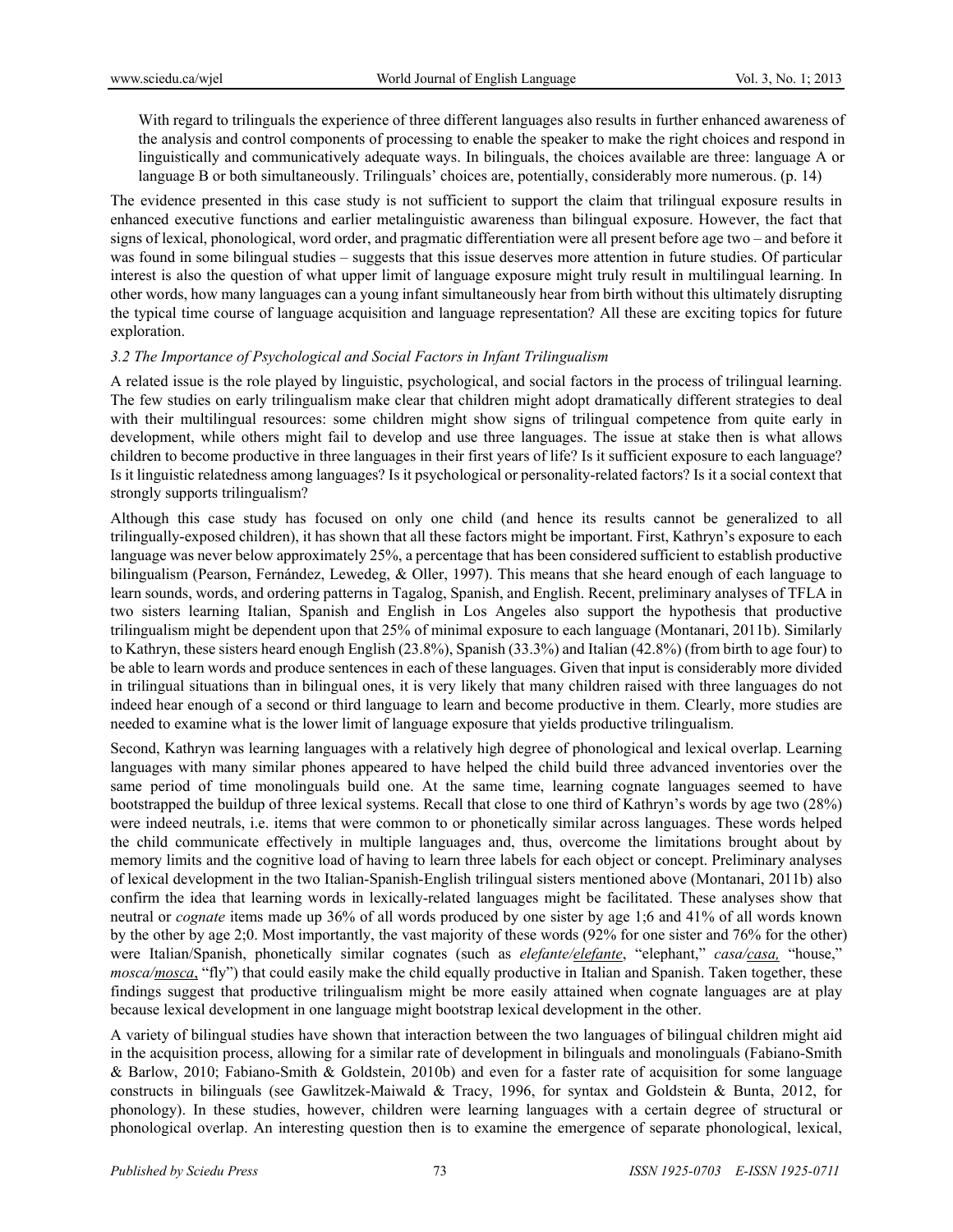and syntactic systems in children learning phonologically-unrelated, non-cognate, and typologically distant languages. On the one hand, it is possible that these children might take longer to build three languages than the child in this study. On the other hand, it is not excluded that, even in the case of unrelated languages, the development of certain elements in one language might aid in the development of the same elements in other languages. In Kathryn's study, for instance, the formation of non-cognate equivalent triplets was facilitated by the existence of doublets. In other words, even when the child was learning phonetically different words, learning a third label for a concept took less time than learning a second, suggesting that this process might have been aided by the child's familiarity with the concept and with the experience of learning equivalents. A similar process has been observed in bilingual third language learners, who, by exploiting knowledge of and experience with two languages, have been found to learn a third with relative ease compared to monolinguals (see Cenoz, 2003, for a review). Clearly, the hypothesis that knowledge in one language "bootstraps" knowledge in other languages deserves to be tested with children learning languages with varying degrees of cognation and typological overlap.

Psychological and personality-related factors and the overall social context in which Kathryn was acquiring her languages might have also in part determined the child's success in developing three linguistic systems. Kathryn was indeed a very extroverted child, eager to communicate, and not afraid to make mistakes, traits that have all been associated with successful and rapid second language learning (Paradis, Genesee, & Crago, 2011). Also, Kathryn, just as the Italian-Spanish-English trilingual sisters in Montanari's (2011b) study, was motivated to acquire all three languages, since these were used on a daily basis by speakers who played with her, read to her and, overall, engaged her in extensive interactions. As Hoffman (2001) puts it, "certain social, cultural and, above all, psychological and personality-related factors may assume disproportionately high significance in influencing trilingual competence, as compared with their influence in the case of bilingual competence" (p.2) and they might fully explain why some children become fluent trilinguals while others fail. Future studies should, therefore, examine the extent to which learning style, motivation, and the support of the social context play a role in early trilingual development.

Finally, granted that developing trilinguals do indeed develop separate language systems from early on in development, more research should assess the degree of interdependence between such systems. As pointed out above, many studies have indeed found, especially during later phonological and syntactic development, evidence for cross-language interaction despite the existence of clearly distinct phonological and syntactic systems (see Yip  $\&$ Matthews, 2007, for a review). Paradis and Genessee (1996), in particular, have proposed that different types of interaction might occur: (1) *transfer,* when elements specific to one language are used in productions of the other language; (2) *deceleration,* when interaction between the two languages interferes with, and thus slows down, the rate of acquisition; and (3) *acceleration,* when interaction between two languages aids in, and thus speeds up, the acquisition process. Although this study has only found evidence of acceleration as pointed out above, it is not ruled out that transfer, acceleration, and deceleration might indeed occur at the same time for different language aspects (see, for instance, Fabiano-Smith & Goldstein, 2010b, and Fabiano-Smith & Barlow, 2010). Evidently, there is need for more research that examines the issue of interdependence in groups of bilinguals and trilinguals instead that in individual children.

In conclusion, I believe that this case study is a step forward towards gaining deeper insights into the process of language development in trilingual children. This study has shown indeed that, given sufficient input in each language, a child can show signs of multiple language systems, and thus of trilingual competence, even before age two. It remains to be seen whether Kathryn will become a proficient trilingual in the years to come. This study has shown that the initial build-up of separate linguistic systems might be a natural step in the course of becoming trilingual; yet, it is not a sufficient condition to develop and maintain productive trilingualism. As Gathercole and Thomas (2009) have shown, only consistent exposure to these languages throughout development and a social context that strongly supports trilingualism will allow the child to maintain her multilingual abilities and become a successful member of three language communities.

#### **References**

Barnes, J. (2011). The influence of child-directed speech in early trilingualism. *International Journal of Multilingualism, 8*(1), 42-62. http://dx.doi.org/10.1080/14790711003671861

Barnes, J. D. (2006). *Early trilingualism: a focus on questions.* Clevedon, UK: Multilingual Matters.

Bosch, L., & Sebastián-Gallés, N. (1997). Native-language recognition abilities in 4-month-old infants from monolingual and bilingual environments. *Cognition, 65*(1), 33-69.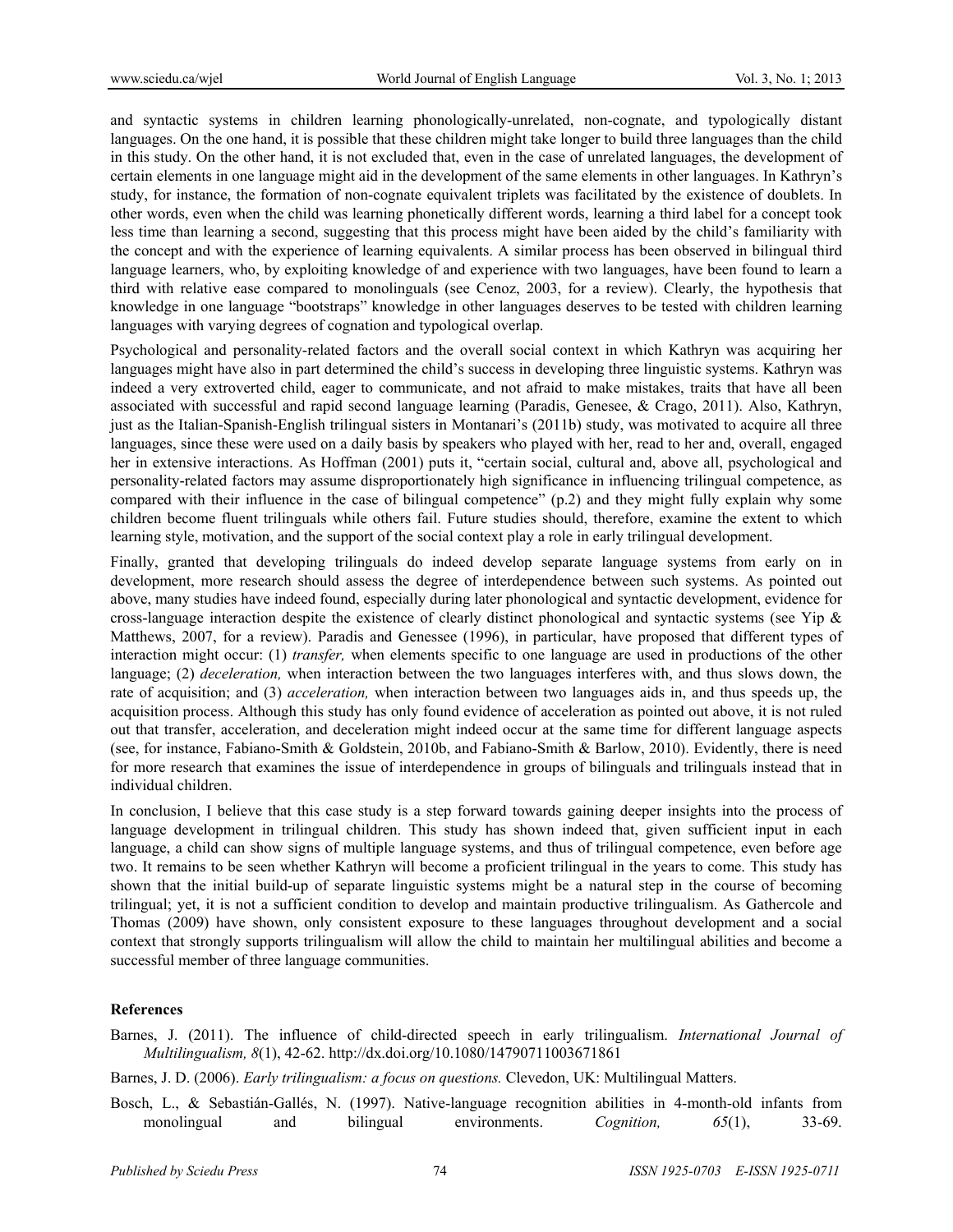http://dx.doi.org/10.1016/S0010-0277(97)00040-1

- Bosch, L., & Sebastián-Gallés, N. (2001). Early language differentiation in bilingual infants. In J. Cenoz & F. Genesee (eds.), *Trends in bilingual acquisition* (pp. 71-93). Philadelphia: John Benjamins Publishing Company.
- Browman, C., & Goldstein, L. (1992). Articulatory Phonology: an overview. *Phonetica, 49*, 155-180. http://dx.doi.org/10.1159/000261913
- Burns, T. C., Yoshida, K. A., Hill, K., & Werker, J. F. (2007). The development of phonetic representation in bilingual and monolingual infants. *Applied Psycholinguistics, 28*(3), 455-474. http://dx.doi.org/10.1017/S0142716407070257
- Cenoz, J. (2003). The additive effect of bilingualism on third language acquisition. *International Journal of Bilingualism, 7,* 71-88. http://dx.doi.org/10.1177/13670069030070010501
- Cenoz, J., & Hoffman, C. (2003) (eds.). The effect of bilingualism on third language acquisition. Special issue of *The International Journal of Bilingualism, 7*(1). http://dx.doi.org/10.1177/13670069030070010501
- Chevalier, S. (2011). *Trilingual language acquisition. Contextual factors influencing active trilingualism in early childhood.* Unpublished habilitation thesis, Univeristy of Zurich.
- Deuchar, M., & Quay, S. (2000). *Bilingual acquisition. Theoretical implications of a case study.* Oxford: Oxford University Press.
- Edwards, M., & Dewaele, J.-M. (2007). Trilingual conversations: a window into multicompetence. *International Journal of Bilingualism, 11*(2), 221-242. http://dx.doi.org/10.1177/13670069070110020401
- Fabiano-Smith, L., & Barlow, J. (2010). Interaction in bilingual phonological acquisition: evidence from phonetic inventories. *The International Journal of Bilingual Education and Bilingualism, 31* (1), 1-17*.* http://dx.doi.org/10.1080/13670050902783528
- Fabiano-Smith, L., & Goldstein, B. (2010a). Early-, middle-, and late-developing sounds in monolingual and bilingual children: an exploratory investigation. *American Journal of Speech-Language Pathology, 19*(1), 66-77. http://dx.doi.org/10.1044/1058-0360(2009/08-0036)
- Fabiano-Smith, L., & Goldstein, B. (2010b). Phonological acquisition in bilingual Spanish-English speaking children. *Journal of Speech, Language, and Hearing Research, 53*, 160-178. http://dx.doi.org/10.1044/1092-4388(2009/07-0064)
- Gathercole, V. M., & Thomas, E. M. (2009). Bilingual first-language development: dominant language takeover, threatened minority language take-up. *Bilingualism: Language and Cognition, 12*(2), 213–237. http://dx.doi.org/10.1017/S1366728909004015
- Gawlitzek-Maiwald, I., & Tracy, R. (1996). Bilingual bootstrapping. *Linguistics, 34*, 901-926. http://dx.doi.org/10.1515/ling.1996.34.5.901
- Genesee, F., & Nicoladis, E. (2009). Bilingual first language acquisition. In E. Hoff & M. Shatz (eds.), *Blackwell handbook of language development* (pp. 324-342). Malden, MA: Wiley-Blackwell.
- Goldstein, B., & Bunta, F. (2012). Positive and negative transfer in the phonological systems of blingual speakers. *International Journal of Bilingualism*, *16*(4), 388-401. http://dx.doi.org/10.1177/1367006911425817
- Hoffman, C. (2001). Towards a description of trilingual competence. *The International Journal of Bilingualism, 5*(1), 1-17. http://dx.doi.org/10.1177/13670069010050010101
- Hoffman, C., & Stavans, A. (2007). The evolution of trilingual codeswitching from infancy to school age: the shaping of trilingual competence through dynamic language dominance. *International Journal of Bilingualism, 11*(1), 55-72. http://dx.doi.org/10.1177/13670069070110010401
- Holowka, S., Brosseau-Lapré, F., & Petitto, L. A. (2002). Semantic and conceptual knowledge underlying bilingual babies" first signs and words. *Language Learning, 52*(2), 205-262. http://dx.doi.org/10.1111/0023-8333.00184
- Johnson, C., & Wilson, I. (2002). Phonetic evidence for early language differentiation: Research issues and some preliminary data. *International Journal of Bilingualism, 6*(3), 271-289. http://dx.doi.org/10.1177/13670069020060030401
- Jusczyk, P. W. (1985). On characterizing the development of speech perception. In J. Mehler & R. Rox (eds.), *Neonate cognition: beyond the blooming, buzzing confusion* (pp. 199-229). Hillsdale, NJ: Erlbaum.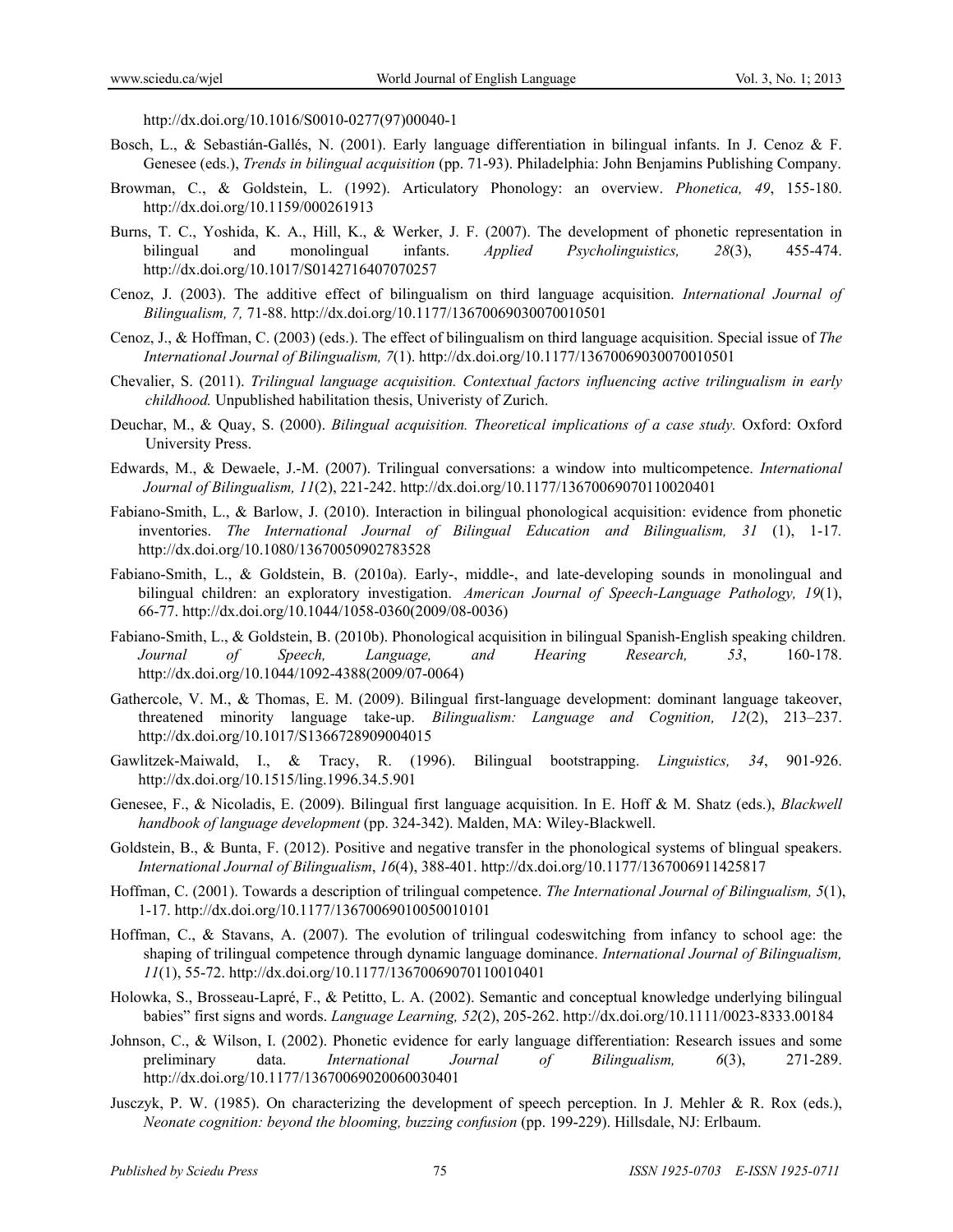- Kazzazi, K. (2011). *Ich brauche mix-cough*: cross-linguistic influence involving German, English and Farsi. *International Journal of Multilingualism, 8*(1), 63-79. http://dx.doi.org/10.1080/14790711003671879
- Kehoe, M., Lleó, C., & Rakow, M. (2004). Voice onset time in bilingual German-Spanish children. *Bilingualism: Language and Cognition, 7*(1), 71-88. http://dx.doi.org/10.1017/S1366728904001282
- Keshavarz, M. H., & Ingram, D. (2002). The early phonological development of a Farsi-English bilingual child. *International Journal of Bilingualism, 6*(3), 255-269. http://dx.doi.org/10.1177/13670069020060030301
- Kovacs, A. M., & Mehler, J. (2009a). Cognitive gains in 7-month-old bilingual infants. *Proceedings of the National Academy of Sciences of the United States of America, 106*(16), 6556-6560. http://dx.doi.org/10.1073/pnas.0811323106
- Kovacs, A. M., & Mehler, J. (2009b). Flexible learning of multiple speech structures in bilingual infants. *Science, 325*(5940), 611-612. http://dx.doi.org/10.1126/science.1173947
- Lanvers, U. (1999). Lexical growth patterns in a bilingual infant: the occurrence and significance of equivalents in the bilingual lexicon. *International Journal of Bilingual Education and Bilingualism, 2*(1), 30-52. http://dx.doi.org/10.1080/13670059908666245
- Lanza, E. (1997). *Language mixing in infant bilingualism: a sociolinguistic perspective.* Oxford, UK: Clarendon Press.
- Maneva, B. (2004). "Maman, je suis polyglotte!": a case study of multilingual language acquisition from 0-5 years. *International Journal of Multilingualism, 1*(2), 109-122. http://dx.doi.org/10.1080/14790710408668182
- Maneva, B., & Genesee, F. (2002). Bilingual babbling: evidence for language differentiation in dual language acquisition. In B. Skarabela, S. Fish & A. H.-J. Do (eds.), *Proceedings of the 26th annual Boston University Conference on Language Development* (pp. 383-392). Somerville, MA: Cascadilla Press.
- Mehler, J., Jusczyk, P. W., Lambertz, G., Halsted, N., Bertoncini, J., & Amiel-Tison, C. (1988). A precursor of language acquisition in young infants. *Cognition, 29,* 143-178.
- Meisel, J. M. (2001). The simultaneous acquisition of two first languages: early differentiation and subsequent development of grammars. In J. Cenoz & F. Genesee (eds.), *Trends in bilingual acquisition* (pp. 11-41). Philadelphia: John Benjamins Publishing Company.
- Montanari, S. (2009a). Pragmatic differentiation in early trilingual development. *Journal of Child Language, 36,* 597-627. http://dx.doi.org/10.1017/S0305000908009112
- Montanari, S. (2009b). Multi-word combinations and the emergence of differentiated ordering patterns in early trilingual development. *Bilingualism: Language and Cognition, 12*(4), 503-519. http://dx.doi.org/10.1017/S1366728909990265
- Montanari, S. (2010). Translation equivalents and the emergence of multiple lexicons in early trilingual development. *First Language, 30*(1), 102-125. http://dx.doi.org/10.1177/0142723709350528
- Montanari, S. (2011a). Phonological differentiation before age two in a Tagalog-Spanish-English trilingual child. *International Journal of Multilingualism, 8*(1), 5-21. http://dx.doi.org/10.1080/14790711003671846
- Montanari, S. (2011b). Language transfer in the case of cognate languages: evidence from developing trilingual children. Invited presentation at *California State University, Long Beach,* Long Beach, November 4.
- Paradis, J., & Genesee, F. (1996). Syntactic acquisition in bilingual children: autonomous or independent? *Studies in Second Language Acquisition, 18,* 1-25. http://dx.doi.org/10.1017/S0272263100014662
- Paradis, J., Genesee, F., & Crago, M. (2011). *Dual language development and disorder* (2<sup>nd</sup> ed.). Baltimore, MD: Brookes.
- Pearson, B. Z., Fernández, S. C., & Oller, D. K. (1995). Cross-language synonyms in the lexicons of bilingual infants: One system or two? *Journal of Child Language, 22,* 345-68. http://dx.doi.org/10.1017/S030500090000982X
- Pearson, B. Z., Fernández, S. C., Lewedeg, V., & Oller, D. K. (1997). The relation of input factors to lexical learning by bilingual infants. *Applied Psycholinguistics, 18,* 41-58. http://dx.doi.org/10.1017/S0142716400009863
- Quay, S. (2001). Managing linguistic boundaries in early trilingual development. In J. Cenoz & F. Genesee (eds.), *Trends in bilingual acquisition* (pp. 149-199). Philadelphia: John Benjamins Publishing Company.
- Quay, S. (2008). Dinner conversations with a trilingual two-year-old: Language socialization in a multilingual context.